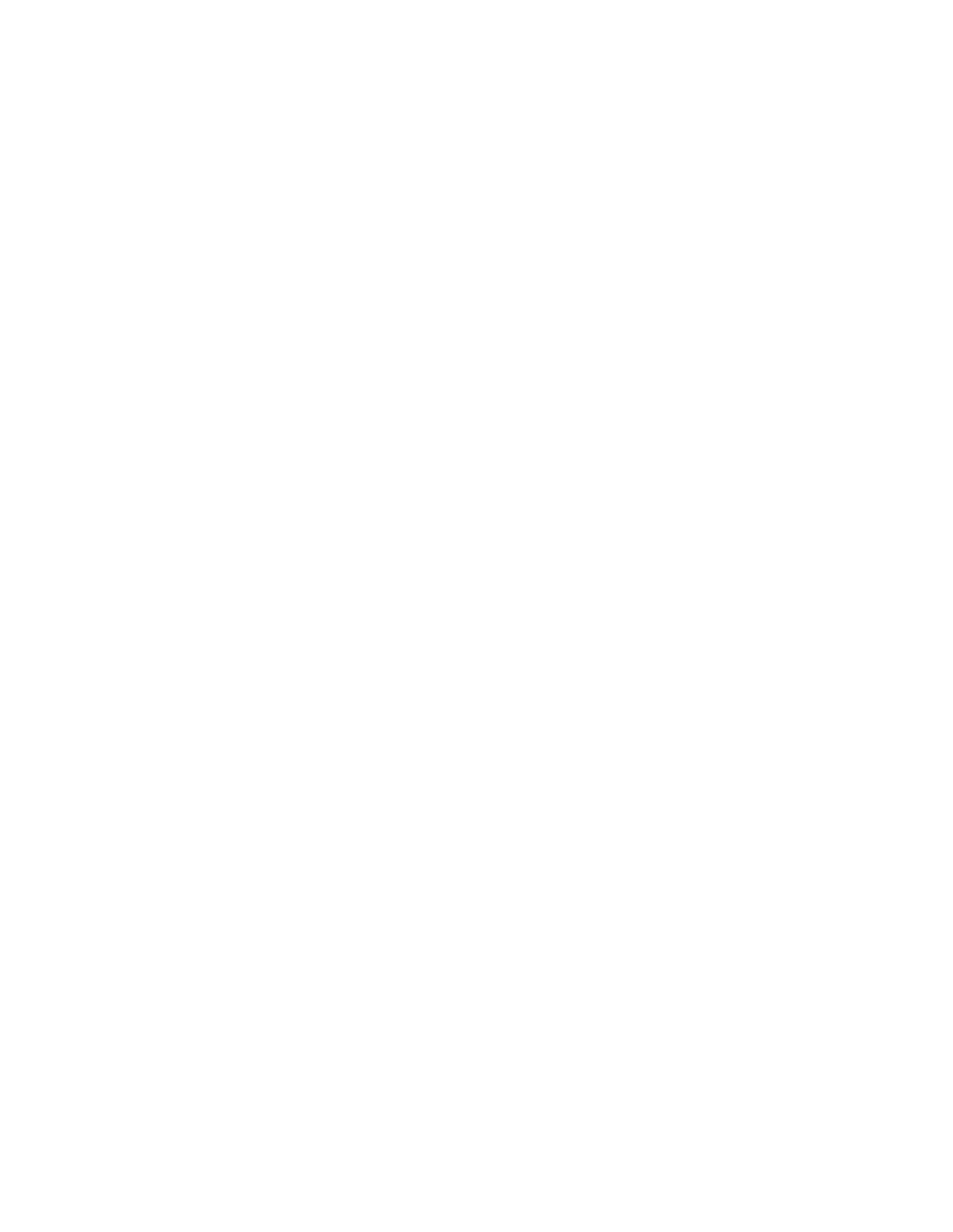# **First Class Copy & Paste**

Jonathan Edwards

MIT Computer Science and Artificial Intelligence Laboratory 32 Vassar St. Cambridge, MA 02139

> [edwards@csail.mit.edu](mailto:edwards@csail.mit.edu)  [http://subtextual.org](http://subtextual.org/)

# <span id="page-2-0"></span>**ABSTRACT**

The Subtext project seeks to make programming fundamentally easier by altering the nature of programming languages and tools. This paper defines an operational semantics for an essential subset of the Subtext language. It also presents a fresh approach to the problems of mutable state, I/O, and concurrency.

*Inclusions* reify copy & paste edits into persistent relationships that propagate changes from their source into their destination. Inclusions formulate a programming language in which there is no distinction between a program's representation and its execution. Like spreadsheets, programs are live executions within a persistent runtime, and programming is direct manipulation of these executions via a graphical user interface. There is no need to encode programs into source text.

Mutation of state is effected by the computation of *hypothetical* recursive variants of the state, which can then be lifted into new versions of the state. *Transactional concurrency* is based upon queued single-threaded execution. Speculative execution of queued hypotheticals provides concurrency as a semantically transparent implementation optimization.

#### **Categories and Subject Descriptors**

D.3.3 [**Programming Languages**]: Language Contructs and Features – *Concurrent programming structures, Input/output, Procedures, functions, and subroutines, Recursion*; D.3.2 [**Programming Languages**]: Language Classifications – *Applicative (functional) languages, Concurrent, distributed, and parallel languages, Data-flow languages*; D.3.1 [**Programming Languages**]: Formal Definitions and Theory – *Semantics*; F.4.2 [**Mathematical Logic and Formal Languages**]: Grammars and Other Rewriting Systems.

#### **General Terms**

Languages, Theory, Human Factors

#### **Keywords**

prototypes, copy and paste, modularity, reactivity, transactions

*OOPSLA'06*, October 22–26, 2006, Portland, Oregon, USA. Copyright 2006 Jonathan Edwards

### **1. INTRODUCTION**

The Subtext project [[http://subtextual.org\]](http://subtextual.org/) seeks to make programming fundamentally easier by altering the nature of programming languages and tools. A previous paper [\[10\]](#page-18-0) introduced the motivation and philosophy of the project, and informally presented the first prototype implementation. The current paper has two purposes: first, to precisely define the semantics of Subtext so that it can be evaluated and critiqued by others; second, to extend the previously reported capabilities to encompass features required by interactive systems: mutable state, I/O, and concurrency.

Subtext focuses on improving the experience of programming, and thus sees usability [\[33\]](#page-18-1) as the driving issue in programming language design. Three key observations inform this effort:

- 1. Programmers naturally tend to construct programs by copy & paste [\[24\].](#page-18-2)
- 2. Software is all about abstractions, but people best learn and understand abstractions through concrete examples [\[9\].](#page-18-3)
- 3. Encoding programs as text strings creates a large conceptual gap between their representation and their meaning. Spreadsheets, which use a more direct representation, dramatically simplify programming within their domain [\[6\].](#page-17-1)

In accordance with these observations, Subtext embraces copy  $\&$ paste as the primary means of program construction. *Inclusions* reify copy & paste edits into persistent relationships, with the crucial enhancement that changes to the source of the inclusion are propagated into its destination. The expressive power of inclusions stems from the fact that they are higher-order: inclusions include inclusions. As a result, inclusions are computationally complete (as will be shown with a translation from lambda calculus).

Inclusions allow a spreadsheet-like form of programming that dispenses with source text. Programs are living executions in a persistent runtime environment, and programming is the directmanipulation [\[37\]](#page-19-0) of such executions via a Graphical User Interface (GUI). Programs are seen as living concrete examples rather than dead textual abstractions.

The previous paper [\[10\]](#page-18-0) described in depth the justification and benefits of this approach to programming, and the design of a prototype user interface. A web video [\[11\]](#page-18-4) demonstrates the user interface in action. The current paper offers a formal definition of an essential subset of Subtext. An operational semantics is developed to make the definitions precise, and a diagrammatic notation is presented to make them clear.

Permission to make digital or hard copies of all or part of this work for personal or classroom use is granted without fee provided that copies are not made or distributed for profit or commercial advantage and that copies bear this notice and the full citation on the first page. To copy otherwise, or republish, to post on servers or to redistribute to lists, requires prior specific permission and/or a fee.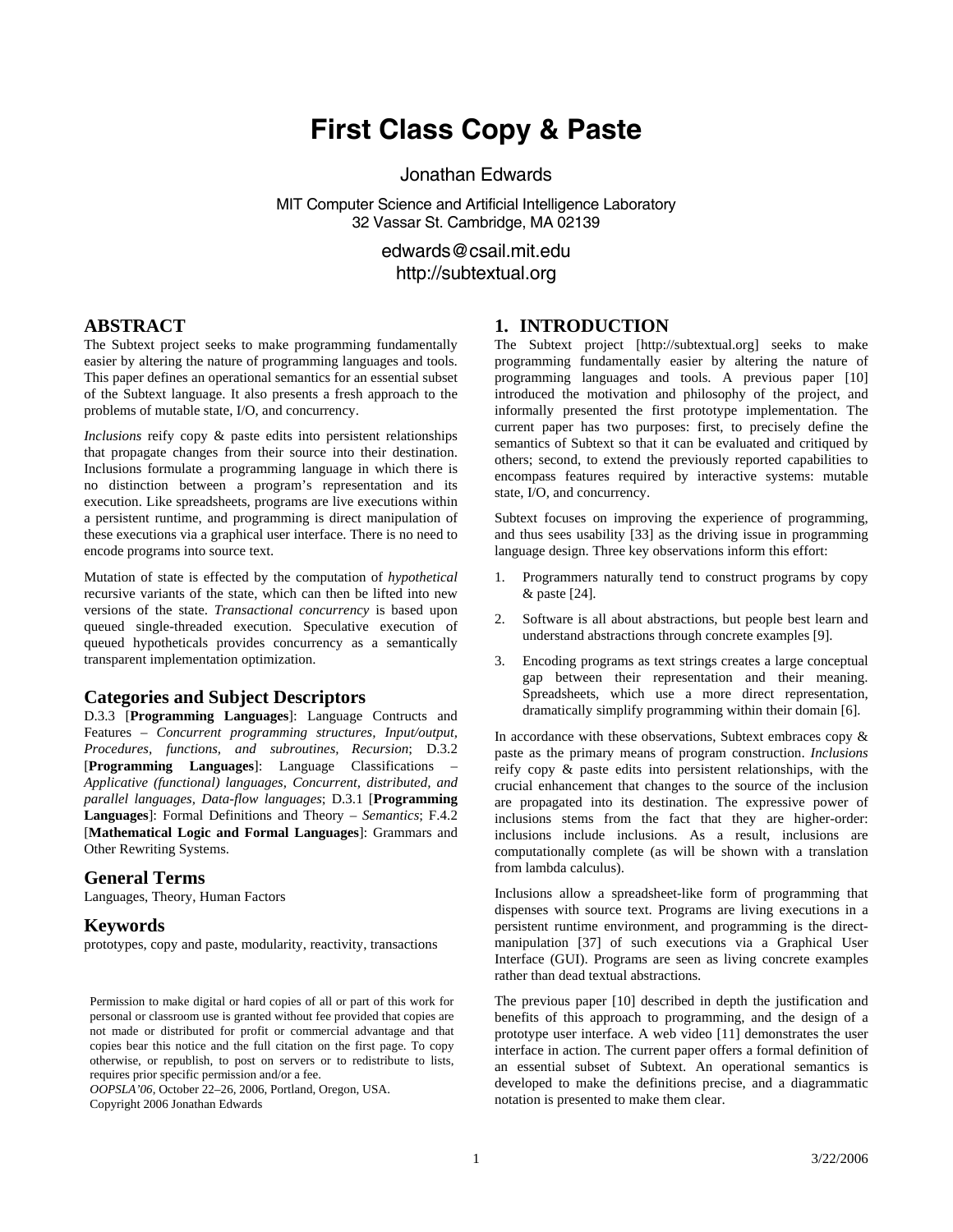<span id="page-3-0"></span>This paper concentrates on semantic issues, and defers two major areas for future work: the user interface and performance. One benefit of Subtext is to allow such a decoupling of semantic issues from the "syntactic" ones of the user interface. On the other hand, performance issues have been deferred in order to focus on the simplicity and coherence of the semantics without premature optimization.

<span id="page-3-3"></span>The next section, [REIFYING COPY & PASTE,](#page-3-1) develops the formal theory of inclusions, and discusses the connections to standard modularity mechanisms. Then §[3](#page-8-1), [FUNCTIONAL](#page-8-1)  [PROGRAMMING](#page-8-1), uses inclusions to construct a small functional programming language. Functional programming languages have simple semantics, but are difficult to apply in reactive systems that require such features as mutable state, I/O, and concurrency. A new approach to this problem using inclusions is presented in [§4](#page-11-1), [REACTIVE PROGRAMMING.](#page-11-1) The conclusion is that the simple idea of copy & paste offers a novel unification of a wide range of programming language features, and fresh perspectives on some old problems.

#### <span id="page-3-4"></span><span id="page-3-1"></span>**2. REIFYING COPY & PASTE**

Inclusions are an abstraction of the common practice of copy and paste editing. Copy and paste operations typically operate on text strings, for that is what we primarily edit. In the case of programs, these linear strings are merely encodings of far richer structures: syntax trees. The theory of inclusions will be developed on a domain richer than strings but simpler than syntax trees: edge-labeled trees<sup>[1](#page-3-2)</sup>.

Inclusions are assumed to occur within a single global tree (inclusions across trees can be handled simply by wrapping them in a larger tree). An inclusion is thus a specification that one subtree is a pasted copy of another subtree. Subtrees are denoted by a path of labels walking down the tree from its root. An inclusion can be specified as an ordered pair of paths, written as destination : source. The source of an inclusion can also be the special value  $\varnothing$  (pronounced "null"), representing an empty tree. A set of inclusions is a mapping from destination paths to source paths. The process of generating the tree specified by a set of inclusions is called *integration*. [Figure 1](#page-3-3) shows an example of a set of inclusions and the tree integrated from them. The formula on the left specifies the following inclusions:

- 1.  $a : \emptyset$  creates an empty subtree of the root labeled a.
- 2.  $a.x : \emptyset$  creates an empty subtree of a labeled x.

1

3. b: a creates a subtree of the root labeled b which is a copy of a. The copy will cause x to be *inherited* by b from a.

The tree integrated from these inclusions is diagramed in two ways: in the middle as a standard edge-labeled graph, and on the right with labeled nested regions. Each boundary of a region corresponds to a node of the tree, and the points correspond to leaves. Arrows denote inclusions with non-∅ sources. Note that the inclusion arrow points in the direction of the copy, from a to b, which is the reverse of the order in the inclusion mapping b:a.



**Figure 1. Integration** 

 $Tree = Inclusions \times (Branches \cup \{ ? \})$  $Branches = Label \rightarrow Tree$  $Inclusions = Path \rightarrow Site$  $Path = Label^*$  $Site = Path \cup Constant$ 

**Figure 2. Definition of Integral Trees** 

Nested regions show the similarities between copies more clearly than graphs, and so are used throughout the rest of this paper.

#### **2.1 Pure Integral Trees**

*Integral trees* are edge-labeled trees that incorporate into each subtree the inclusions from which it was (or will be) integrated. An operational semantics of integration can be defined as a rewrite system on trees that expands pending inclusions into subtrees. As in the classical pattern of lambda calculus [\[2\],](#page-17-2) the semantics will be enriched in stages, starting with a minimal kernel, by adding constants and rewrite rules. The starting point is *pure integral trees*, which are built solely out of inclusions of the empty tree, analogously to the pure lambda calculus.

Integral trees are formally defined in [Figure 2](#page-3-4). An integral tree, henceforth just a tree, pairs a set of inclusions with a set of branches to subtrees. When a subtree is still awaiting integration, the marker "?" (pronounced "unintegrated") takes the place of the branches, serving as a flag for the integration rewrite rule. A set of branches is a finite partial function from labels to trees. An infinite set of labels is assumed to be given in *Label*. A set of inclusions is a finite partial function from paths to *sites*, indicating that the subtree found by walking down the path (starting at the location of the inclusion) is to be overlaid with a copy of the tree at the specified site. Sites are either paths or constants, reflecting the fact that constants are read-only and thus may be the source but not the destination of an inclusion. The constants are fixed in the set *Constant*, which for pure trees contains only ∅, representing an empty tree.

A path is a finite sequence of labels. The empty path is written as "**⋅**". The singleton path containing just the label *l* is written "**⋅***l"*. Path concatenation is written "*p*∗*q"*, and "*p*.*l"* appends label *l* to the end of path *p*. A partial function  $F : A \rightarrow B$  is a set of pairs each written as  $a:b$ , with all the left hand components distinct. The set of all left hand components is the domain of the function, written  $dom(F)$ . The equation  $F(a) = b$  will be interpreted to mean  $(a:b) \in F$ . Partial function override is defined as:

$$
F \oplus G = G \cup \left\{ x : y \mid (x : y) \in F \land (\nexists z \mid (x : z) \in G) \right\}
$$

The subtree at site p within tree T is written as  $T|p|$  and determined by following the path down the tree, as defined in

<span id="page-3-2"></span><sup>&</sup>lt;sup>1</sup> Subtext orders the edges from a node, but they are left unordered here as a simplification.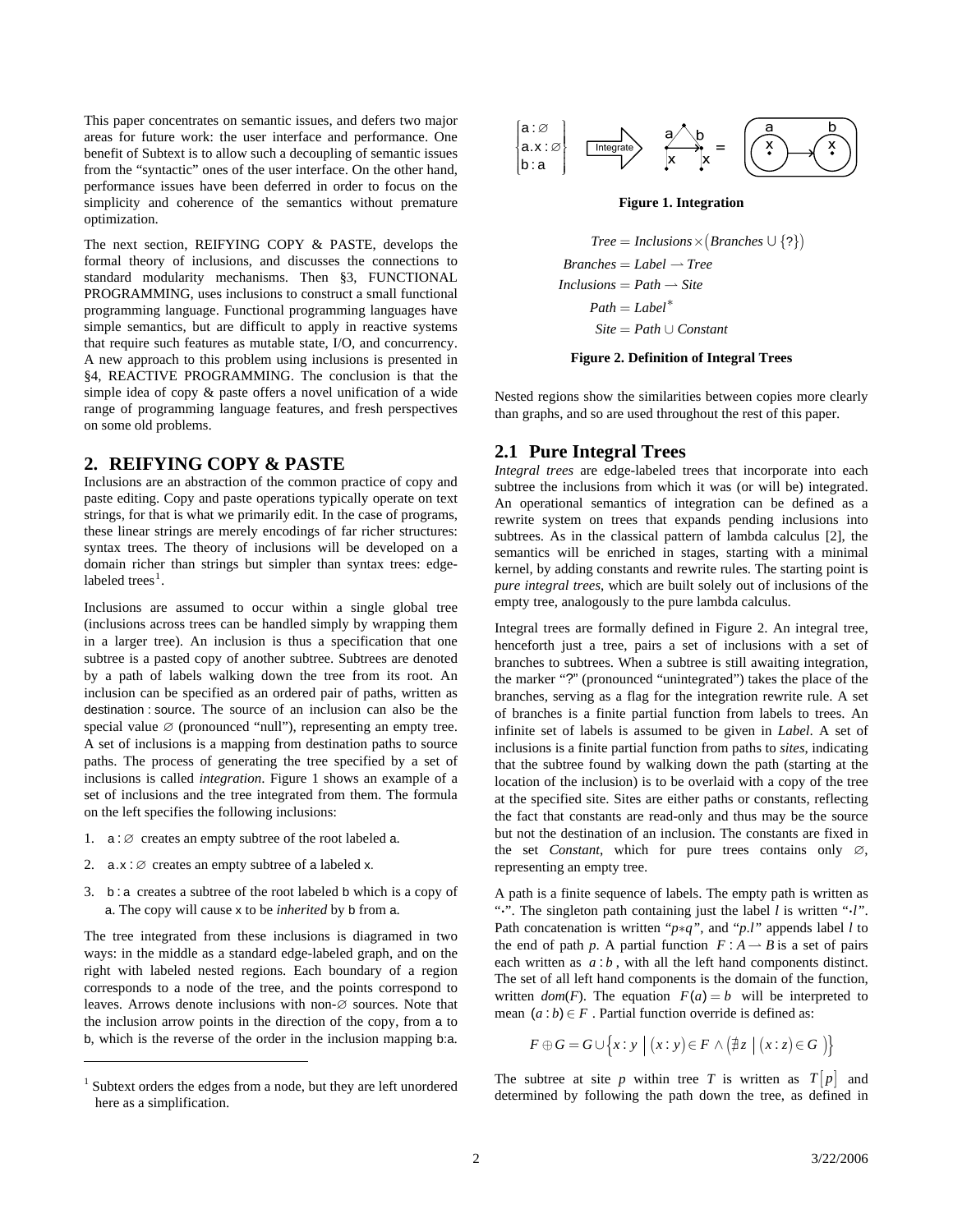<span id="page-4-0"></span>
$$
T[\cdot] = T
$$
  
\n
$$
\langle I, B \rangle [\cdot l] = \begin{cases} V & \text{if } B \neq ? \ \land \ B(l) = V \\ \Omega & \text{otherwise} \end{cases}
$$
  
\n
$$
\Omega = \langle \{\}, ? \rangle
$$
  
\n
$$
T[\cdot l * p] = T[\cdot l][p]
$$
  
\n
$$
T[\emptyset] = \langle \{\}, \{\} \rangle
$$

#### **Figure 3. Subtree access**

<span id="page-4-2"></span>
$$
T[\cdot := V] = V
$$
  

$$
\langle I, B \rangle [\cdot l := V] = \begin{cases} \langle I, B \oplus \{l : V\} \rangle & \text{if } B \neq ?\\ \Omega & \text{otherwise} \end{cases}
$$
  

$$
T[\cdot l * p := V] = T[\cdot l := T[\cdot l][p := V]]
$$

#### **Figure 4. Subtree replacement**

<span id="page-4-4"></span><span id="page-4-3"></span>[Figure 3](#page-4-2). Accessing a non-existent path returns the special tree  $\Omega$ , indicating an error. Constants are treated as if they were empty trees<sup>[2](#page-4-1)</sup>. The tree obtained by replacing the subtree at path  $p$  within tree *T* with the tree *V* is written as  $T[p := V]$  and defined in [Figure 4](#page-4-3). All of the previous notation (and some yet to be defined) is summarized in [Figure 5](#page-4-4).

[Figure 6](#page-4-5) defines the primary (and at this point, the only) rewrite rule for integration. It establishes a binary relation  $\rightarrow$ <sub>∫</sub> on trees

<span id="page-4-5"></span>that incrementally integrates a tree from a set of inclusions. A starting set of inclusions *I* is specified in an *initial tree* of the form  $\langle I, ? \rangle$ . The integration rule looks for the ? unintegrated marker and replaces it with a set of subtrees integrated from the inclusions *I*. Each of the new subtrees will be marked unintegrated, causing integration to proceed top-down through the tree.

Certain error situations (for example, cyclic inclusions) will cause integration to halt with unintegrated inclusions left over<sup>[3](#page-4-6)</sup>. Integration can also proceed forever because of recursive inclusions, to be discussed in §[2.3](#page-6-1).

Integration rewrites subtrees at each step, but is dependent upon the contextual state of the tree. Therefore the rewrite relation is defined between complete trees, and is not a Term Rewriting System [\[26\]](#page-18-5), except trivially. Integration is non-deterministic: a tree can be integrated in more than one way. However such divergences can always reconverge: integration is confluent. Confluence follows from the fact that integration changes only unintegrated nodes into integrated nodes, and that these changes are determined by the immutable state of the previously integrated nodes.

1

| a:b                                | partial function map $a \mapsto b$        |
|------------------------------------|-------------------------------------------|
| $F\oplus G$                        | partial function override of $F$ by $G$   |
| $p * q$                            | path concatenation                        |
| $\cdot = \{\}$                     | empty path                                |
| $\cdot l = \{l\}$                  | singleton path                            |
| $p.l = p * \{l\}$                  | label append                              |
| ?                                  | unintegrated marker                       |
| Ø                                  | literal for empty tree                    |
| $\langle I,B \rangle$              | tree with inclusions $I$ and branches $B$ |
| $\Omega = \langle \{\}, ? \rangle$ | undefined tree                            |
| T[p]                               | subtree access                            |
| $T[p := V]$                        | subtree replacement                       |
| T  p                               | subtree value                             |
| $T \rightarrow_{f} V$              | integration rewrite                       |

#### **Figure 5. Notation key**

$$
\frac{T[p] = \langle I, ? \rangle \quad I(\cdot) = x \quad T[x] = \langle J, B \rangle \quad B \neq ?}{T \rightarrow_f T[p := \langle K, C \rangle], \text{ where}}
$$
\n
$$
K = J \oplus \{r : p * q \mid \exists q, r \mid (r : x * q) \in J\} \oplus I \qquad \text{(Inherit)}
$$
\n
$$
C = \{l : \langle K/l, ? \rangle \mid K/l \neq \{\} \} \qquad \text{(Divide)}
$$
\n
$$
K/l(s) = y \text{ iff } K(l \cdot s) = y
$$

**Figure 6. Primary integration rule** 

#### **2.2 Integration by Example**

The first rewrite of the integration pictured in [Figure 1](#page-3-3) will be worked through in detail. We start with the initial tree *T*:

$$
T = \langle \{\cdot : \varnothing, \cdot \mathbf{a} : \varnothing, \cdot \mathbf{a} \cdot \mathbf{x} : \varnothing, \cdot \mathbf{b} : \cdot \mathbf{a}\}, ? \rangle
$$

The antecedents (formulas above the line) of the rewrite rule are satisfied as follows:

$$
T[p] = \langle I, ? \rangle \text{ where } p = \cdot \text{ and } I = \{\cdot : \varnothing, \cdot \mathbf{a} : \varnothing, \cdot \mathbf{a} \times : \varnothing, \cdot \mathbf{b} : \cdot \mathbf{a}\}
$$

$$
I(\cdot) = x \text{ where } x = \varnothing
$$

$$
T[x] = \langle J, B \rangle \text{ where } J = \{\} \text{ and } B = \{\} \text{ since } T[\varnothing] = \langle \{\}, \{\} \rangle
$$

$$
B \neq ? \text{ since } \{\} \neq ?
$$

The integration rule calculates the following rewrite:

$$
T \rightarrow_f T[p := \langle K, C \rangle] = T[\cdot := \langle K, C \rangle] = \langle K, C \rangle
$$

The *source* of a subtree is the mapping of the empty path by its inclusions. In this case the source is  $I(\cdot) = \emptyset$ . The source plays a central role in integration: it is the "copy" in "copy & paste". The (Inherit) formula overrides the inclusions of the source (*J*) with the current inclusions of the subtree  $(I)$  to calculate the rewritten inclusions  $(K)$ . The set comprehension in the (Inherit) formula maintains a property called *monomorphism*, explained in § [2.3,](#page-6-1) which is irrelevant in this example. For this example, the source is

<span id="page-4-1"></span> $2 \text{ In Subtract, constants are located in a special section of the tree,}$ to provide a uniform user interface. It is simpler in the formal theory to treat constants as a special case.

<span id="page-4-6"></span><sup>3</sup> In Subtext errors are handled more informatively with special constants.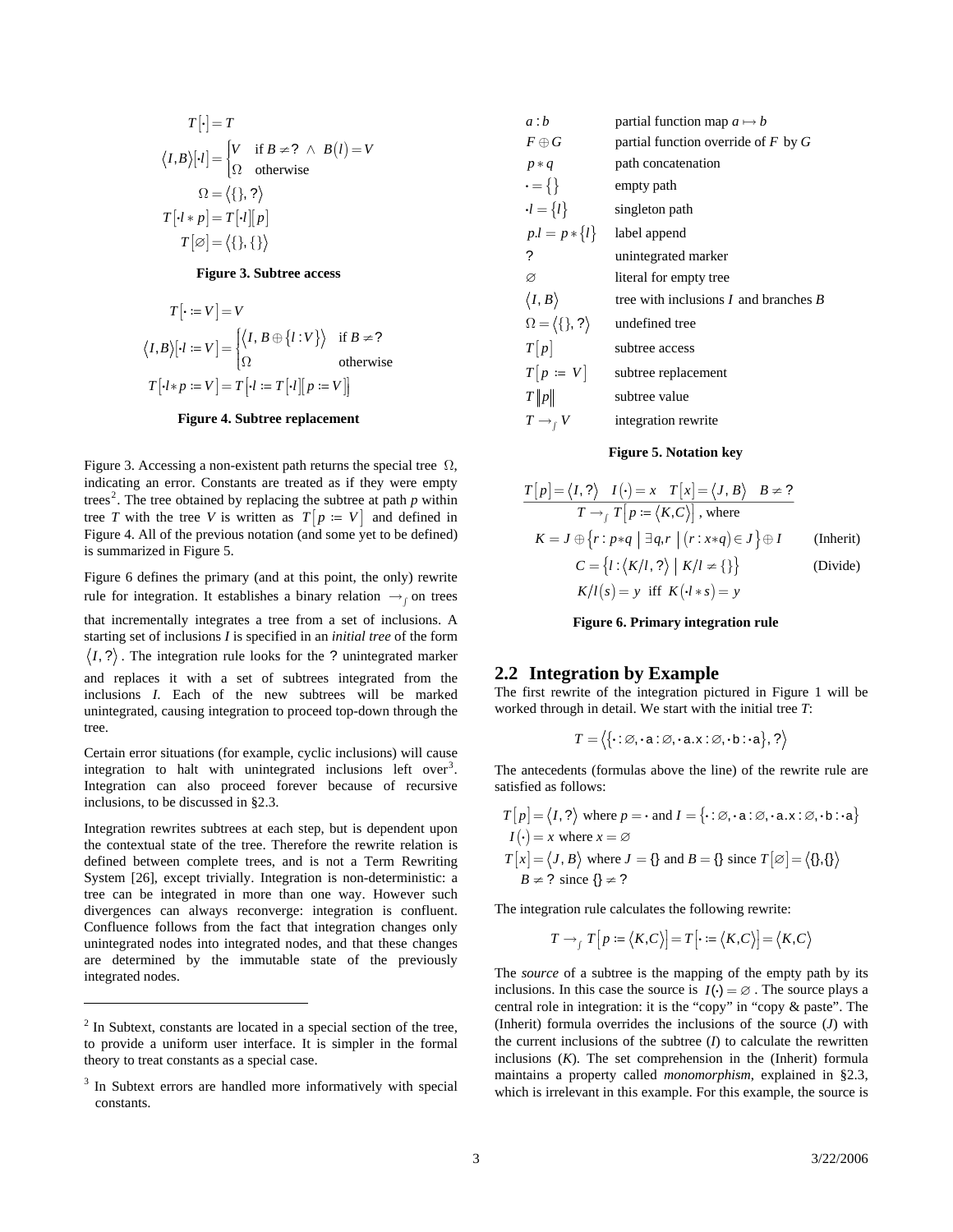the empty tree ∅, which offers nothing to inherit, and the inclusions are unchanged. The actual computation is:

$$
K = J \oplus \{r : p * q \mid \exists q, r \mid (r : x * q) \in J\} \oplus I
$$
  
=  $\{\} \oplus \{r : p * q \mid \exists q, r \mid (r : x * q) \in \{\}\} \oplus I$   
= I

After the new set of inclusions is calculated by (Inherit), the new set of subtrees is calculated by (Divide). Division partitions the set of inclusions by the labels prefixing their destinations. A new subtree is created for each such prefix label, containing the inclusions minus the prefix. The two divisions are:

$$
K/a = \{\cdot : \varnothing, \cdot \mathbf{a} : \varnothing, \cdot \mathbf{a} : \varnothing, \cdot \mathbf{b} : \cdot \mathbf{a}\}/\mathbf{a}
$$
  
=  $\{\cdot : \varnothing, \cdot \mathbf{x} : \varnothing\}$   

$$
K/b = \{\cdot : \varnothing, \cdot \mathbf{a} : \varnothing, \cdot \mathbf{a} : \varnothing, \cdot \mathbf{b} : \cdot \mathbf{a}\}/b
$$
  
=  $\{\cdot : \mathbf{a}\}$ 

The branches a and b for these two new subtrees are calculated as:

$$
C = \{l : \langle K/l, ? \rangle \mid K/l \neq \{\}\}
$$
  
=  $\{a : \langle \{\cdot : \varnothing, \cdot \mathbf{x} : \varnothing\}, ? \rangle, b : \langle \{\cdot : \cdot \mathbf{a}\}, ? \rangle\}$ 

<span id="page-5-1"></span>The final value of the rewrite thus becomes:

$$
T \rightarrow \left\langle \left\{ \cdot : \varnothing, \cdot \mathbf{a} : \varnothing, \cdot \mathbf{a} \times : \varnothing, \cdot \mathbf{b} : \mathbf{a} \right\}, \right\rangle
$$

$$
T \rightarrow \left\langle \left\{ a : \left\langle \left\{ \cdot : \varnothing, \cdot \mathbf{x} : \varnothing \right\}, ? \right\rangle, b : \left\langle \left\{ \cdot : \mathbf{a} \right\}, ? \right\rangle \right\} \right\rangle
$$

This is a tree with two subtrees a and b, each of which is marked unintegrated, each with a set of inclusions divided out of the initial set. Division essentially "unrolls" inclusions down the tree as it is integrated, "peeling off" the prefix of their destination paths as they flow down, until they end up as inclusions onto the empty path, establishing the source of that subtree $<sup>4</sup>$  $<sup>4</sup>$  $<sup>4</sup>$ . The source of</sup> subtree a is  $\emptyset$ , and b has source a. Note that division does not unroll the sources of the inclusions, which are passed down unchanged. This means that the destination of an inclusion is interpreted as a path downward from its location, but the source of an inclusion is always an absolute path down from the root of the tree.

[Figure 7](#page-5-1) details the entire five-step integration of [Figure 1](#page-3-3) using both formulas and diagrams. The first integration step that was just worked through is shown by the dashed arrow between the formulas in (1) and (2). The arrow is drawn from the unintegrated marker to the branches that replace it (as an abbreviation because there was no inheritance to alter the inclusions).

The process of integration can be seen more clearly in the diagrams on the right side of [Figure 7](#page-5-1). As in [Figure 1](#page-3-3), an integrated tree is diagrammed with labeled nested regions, using arrows to indicate the non-∅ source of each subtree. In addition, unintegrated subtrees are shown as shaded regions. Within each

-



**Figure 7. Integration example** 

shaded region, the set of pending inclusions is shown using a "diagrammatic pun". A set of inclusions can be seen as an edgelabeled tree (of the destination paths under prefix containment) decorated with arrows (from the non- $\varnothing$  sources)<sup>[5](#page-5-2)</sup>. The leaves in this tree of inclusions are drawn as hollow points to retain their shading.

Each integration step is shown by a dashed arrow drawn from the unintegrated tree to its corresponding integrated state in the next step. Notice how in the step from (1) to (2) the shaded region "flows down" the diagram, moving from the entire tree down to a and b. This movement corresponds to the fact that integration proceeds top-down in the tree. Also notice that there is an arrow from a to b in both diagrams  $(1)$  and  $(2)$ . In  $(1)$  this arrow **represents the root inclusion**  $\cdot$ **b :**  $\cdot$  **a**, which is unrolled by division into the inclusion  $\cdot \cdot \cdot$  a on b, establishing a as the source of b, which is represented by the arrow in (2). All that changes between diagrams (1) and (2) is the shading: the boundaries and arrows remain intact through integration, justifying the diagrammatic pun.

Up until (3), the sources are all  $\varnothing$ , and there is no inheritance, so division just unrolls the inclusions onto an identical tree. However in (3), b has source a, which contains x. The (Inherit) formula takes care of including the contents of a into b. It does this by overriding the inclusions of the source a with the inclusions of the destination b (ignoring the central comprehension of the formula, which still has no effect in this case). The inclusions of b are calculated as:

<span id="page-5-2"></span><span id="page-5-0"></span> <sup>4</sup> This property enables an alternative representation for integral trees used in Subtext. Subtrees record only their source and its *inheritance depth*: the height in the tree from which the source inclusion was rolled down.

 $<sup>5</sup>$  It is possible for there to be "gaps" in the tree of inclusions,</sup> which are indicated with dashed boundaries. An example of this will be seen in Figure 11.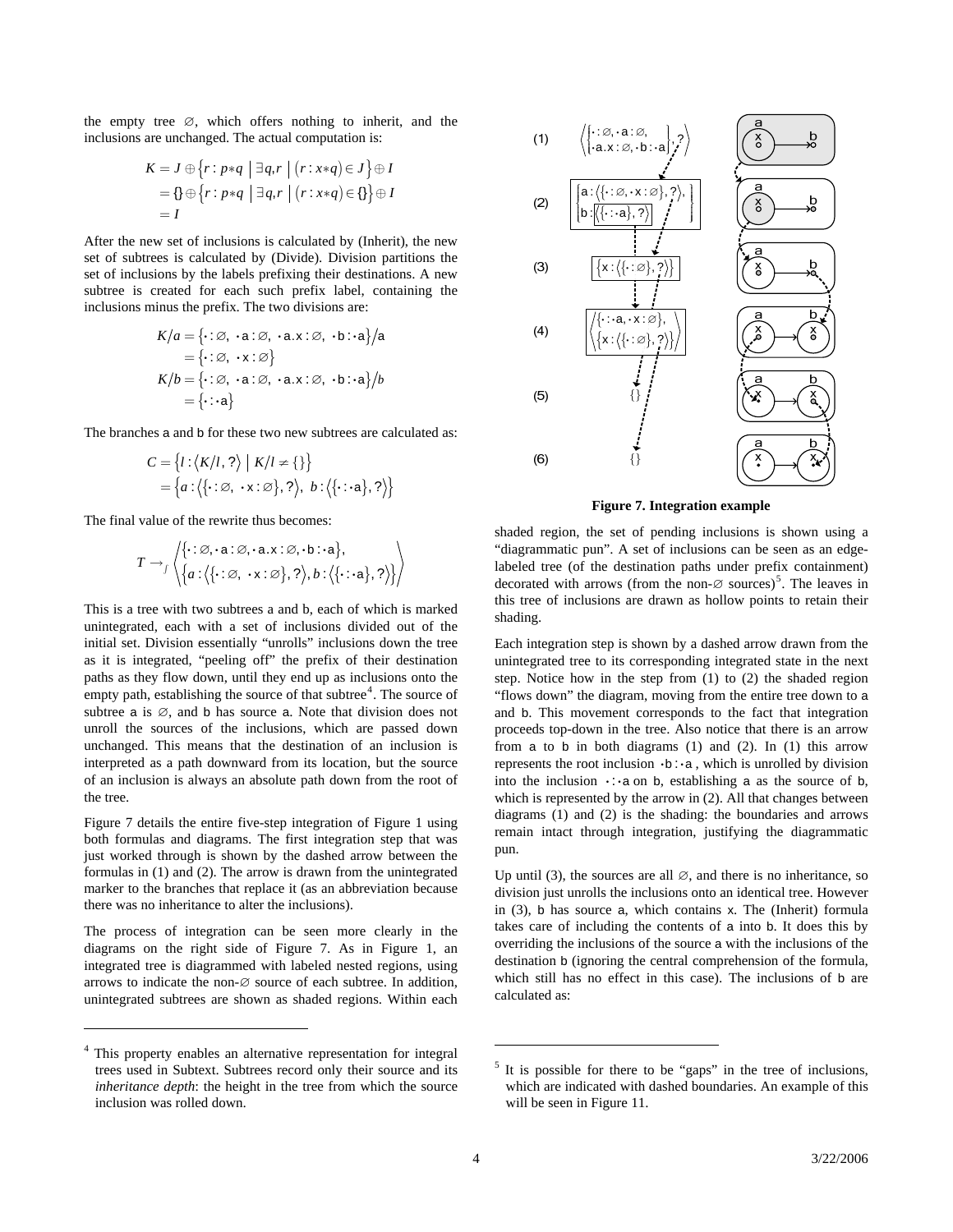$$
K = \{\cdot : \varnothing, \cdot x : \varnothing\} \oplus \{\} \oplus \{\cdot : \cdot a\} = \{\cdot : \cdot a, \cdot x : \varnothing\}
$$

<span id="page-6-3"></span><span id="page-6-0"></span>The override operator in this formula allows the contents of the source to be inherited, overridden, or extended by the destination<sup>[6](#page-6-2)</sup>. Inheritance is pictured on the formula side as a dashed arrow from the boxed unintegrated tree expression in (2) to its replacement in (4). On the diagram side, inheritance causes b to expand from a shaded hollow point in (3) to an unshaded circle containing x in (4). Inheritance has the effect of laying down new structure at the frontier of integration as it sweeps down into the tree.

<span id="page-6-5"></span>Integration halts at  $a.x$  in (5) and  $b.x$  in (6) because there are no inclusions left. Diagrammatically, the hollow shaded points collapse into unshaded points, which are leaves of the tree.

### <span id="page-6-1"></span>**2.3 Higher-order Copy & Paste**

<span id="page-6-6"></span>The expressive power of integral trees stems from the fact that inclusions are higher-order: inclusions include inclusions. Every subtree records the inclusions that it was integrated from, and they get copied along whenever it is the source of an inclusion. In other words, what is being copied and pasted is the reification of prior copies and pastes. It's copy and paste "all the way down". Several examples will help to illustrate the implications of higherorder inclusion.

[Figure 8](#page-6-3) shows *disinheritance*. The double-headed dashed arrow between the diagrams represents the composition of zero or more integration steps. In this example, b.f includes a. Since a contains x, b.f inherits x alongside y when it is integrated in the right-hand diagram. Now c includes b, which would normally cause it to inherit x and y into c.f. But the inclusions in the left-hand diagram "override" the source of c.f to be d. As a result c.f inherits y from b.f, but not x. This happens because b.f inherited x from its source a, but c.f has a different source d, which *disinherits* x, and bequeaths z instead. Since b.f.y was "grown" inside b.f rather than being inherited, it gets bequeathed to c.f regardless.

<span id="page-6-7"></span>Disinheritance is surprising only if an inclusion is thought of as copying the state of the source. Rather, it is copying the inclusions of the source that record how it was integrated, and then replaying them in a new context. It is often the case that this replay results in the same end state, encouraging the metaphor of copying state. But in this example, the inherited inclusions get overridden by the context, altering the way in which they unfold. Therefore a more accurate metaphor is that inclusions copy the *design* of the source, not its state.

[Figure 9](#page-6-5) shows another example of a higher-order effect: *monomorphism[7](#page-6-4)* . Subtree b contains x and y, with b.x the source of b.y. Subtree c includes b, inheriting both x and y. But the source of c.y is c.x, not b.x. The internal structure of inclusions within a tree is reproduced in any inclusions of that tree. Note however, that the source of both b.x and c.x is a, because a is located outside b, which is the source of c. Monomorphic inclusion is calculated by the set comprehension in the (Inherit) formula. It

<span id="page-6-4"></span><span id="page-6-2"></span>

-



**Figure 8. Disinheritance** 



**Figure 9. Monomorphism** 



**Figure 10. Recursion** 

maps sources within the contextual source to the same relative path within the destination.

[Figure 10](#page-6-6) shows *recursion*, wherein a tree is included into itself. The dashed arrow shows how the unintegrated inclusion expands out to a copy of its containing source, and reproduces itself inside endlessly. Recursion is a direct consequence of monomorphism: the source of x is mapped to its prior self, which now contains it, perpetuating the recursion.

These properties of higher-order inclusions are used in the rest of the paper to reformulate standard programming language mechanisms.

#### **2.4 Temporal Integral Trees**

Up to this point, inclusions have been presented as a set of predefined instructions that unfold via integration into some final result. To fully capture the process of copy and paste editing, incremental modification of existing trees is needed. Incremental editing is supported by adding a model of time to integral trees, forming *temporal integral trees*.

The basic idea is to record a history of versions, with each version including the previous one, plus an incremental change. Each version will be a top-level branch of the tree labeled  $t_0$ ,  $t_1$ , and so forth. Each such timestamped version will hold its *state* in a subtree labeled out (to leave room for code that computes the state, as in §[4.3\)](#page-13-1). Each edit to the tree, called an *edit command*, will overlay a single inclusion onto a copy of the previous version.

<sup>7</sup> A monomorphism is an injective homomorphism, that is, a structure-preserving embedding.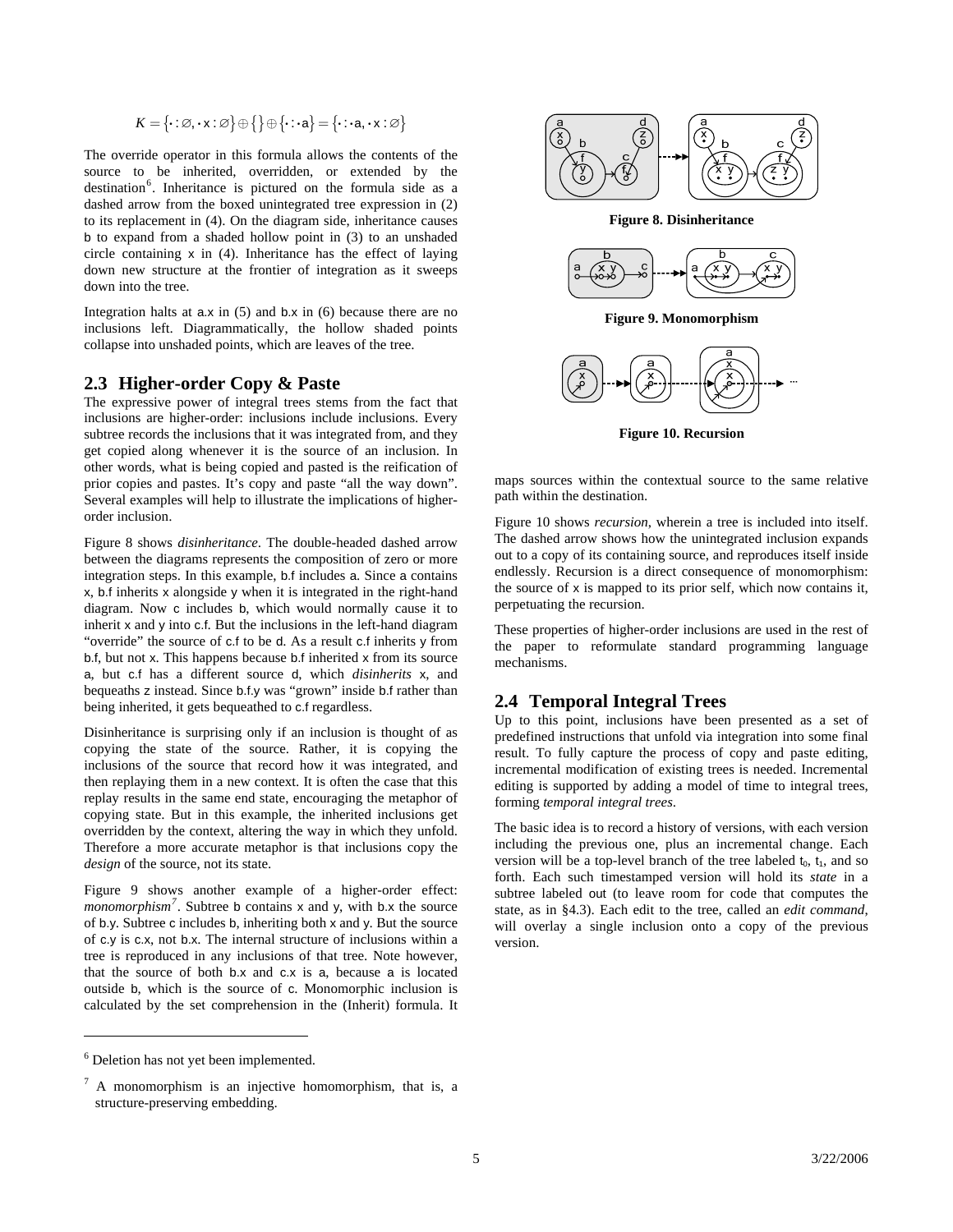<span id="page-7-0"></span>

<span id="page-7-2"></span><span id="page-7-1"></span>[Figure 11](#page-7-1) shows an example of an edit command. Starting in (1) with the result from [Figure 7,](#page-5-1) a new leaf a.y is created by adding the inclusion  $a.y:Ø$ . The state of each version (labeled out) is highlighted with a bold boundary. The initial state has timestamp  $t_0$ . In (2), the edit adds a new state  $t_1$  that is a copy of  $t_0$  with the addition of the inclusion  $a.y : ∅$ . The eventual result of integrating the edit is (3).

Note that in (3), both a.y and b.y have been created, because the integration of b gets replayed in the new version. The insertion of y into a can be seen as having been propagated through the inclusion from a into b. From this perspective, inclusions are constraints that propagate changes from their source into their destination. This property is essential to many uses of inclusions.

The individual versions of a temporal tree can be seen as the frames of a movie; when the movie is "played", edits appear as changes that propagate through containing inclusions. The Subtext user interface adopts this "character-in-the-movie" perspective by continually refreshing a window with the state of the current version of the tree. The user directly edits within this window through drag-and-drop or copy-and-paste operations. These operations execute edit commands which cause a new version to be created and in turn displayed in the window. Temporal trees thus project the illusion of a mutable state with internal constraints while the reality is incremental inclusions creating immutable versions. This approach provides a simple and deterministic semantics, as well as a complete record of history.

<span id="page-7-3"></span>In the interest of simplicity, a number of useful features have been omitted. One is the ability to undo and redo edits. Another is a localized form of undo called a *revert*, which removes all overlaying inclusions (that is, edits) from a subtree, reverting it back to the state of its source. It is convenient to be able to writeprotect subtrees. It is also useful to declare that a subtree is always an exact copy of its source (called a *reference*), automatically forwarding any edits within the reference into the source. All of these features are implemented in Subtext.

Henceforth, plain atemporal trees will often be treated as if they were incrementally editable, with the understanding that the

 $\overline{a}$ 

$$
T = \langle I, B \rangle \quad p \in Path \quad x \in Site \quad t = Cur(T)
$$
  

$$
T \xrightarrow{p:x \to} \langle I \cup D, C \rangle \text{ where}
$$
  

$$
D = \{t' : \varnothing, \quad t' \text{ .out} : t, \quad t' \text{ .out} * p : y \}
$$
  

$$
y = \begin{cases} x & \text{if } x \in Constant \\ t' \text{ .out} * x & \text{otherwise} \end{cases}
$$
  

$$
C = \begin{cases} B \cup \{t' : \langle D/t', ? \rangle\} & \text{if } B \neq ? \\ ? & \text{otherwise} \end{cases}
$$

#### **Figure 11. Edit command Research 2. Edit command rule 8 Figure 12. Edit command rule**

discussion could be recast in terms of temporal trees as a justification.

#### *2.4.1 Formalizing Temporal Trees*

An infinite set of labels used as timestamps is assumed:  ${Time = {\t_i}_{i \in \mathbb{N}} \subseteq Label}$ . The path to the current version's state is determined by the upper bound of the existing timestamps:

$$
Cur(\langle I,B\rangle) = \begin{cases} \cdot t_n.\text{out} & \text{if } \exists t_n \in dom(I) \mid t_m \in dom(I) \Rightarrow n \ge m \\ \varnothing & \text{otherwise} \end{cases}
$$

The next version's timestamp is determined by:

$$
t' = \begin{cases} t_0 & \text{if } t = \varnothing \\ t_{n+1} & \text{if } t = \mathbf{\cdot} t_n.\text{out} \end{cases}
$$

An *edit command* is a rewrite relation  $\frac{p : x}{p : x}$  that creates a tree with a new version incorporating the inclusion  $p : x$ . The path  $p$ (and  $x$ , if it isn't a constant) is interpreted as relative to the current version's state, not the global tree. The rewrite rule is defined in [Figure 12](#page-7-2). The formula for *D* calculates the inclusion for the new version, mapping *p* into the new state. The formula for *y* maps *x* into the new state if is not a constant. The formula for *C* integrates a branch for the new version if the root of the tree is already integrated.

# **2.5 Performance**

Performance has been deferred to future work, but a few comments may be in order here. Temporal trees imply that the entire state of the current version is copied on every change, which would be a performance problem if done literally (as in the current implementation). A basic optimization technique is *virtual integration*. It is not necessary to actually make every copy and permanently store them: it is only necessary to present that illusion. Version control systems [\[13\]](#page-18-6)[\[39\]](#page-19-1) typically keep only one version and record deltas from it so as to dynamically recreate other versions on demand. Inclusions are like deltas: they can be used to recreate their entire subtree from its source. A sophisticated implementation could cache needed portions of the tree, and reintegrate others on demand.

Another optimization technique is *incremental integration,* which finds opportunities to avoid needless replay of inclusions by inferring that regions of the source tree can be copied wholesale. In fact such constant regions could be shared rather than being physically copied. There is a wealth of related work on copy-

 $8$  The dashed circle in (2) indicates that a is needed to diagram the inclusion for a.y, but has no inclusion itself: it is a *gap*. Gaps are errors that cause integration to halt, unless they are filled in from a higher source, in this case  $t_0$ . Gaps can also occur when the source of an inclusion does not exist.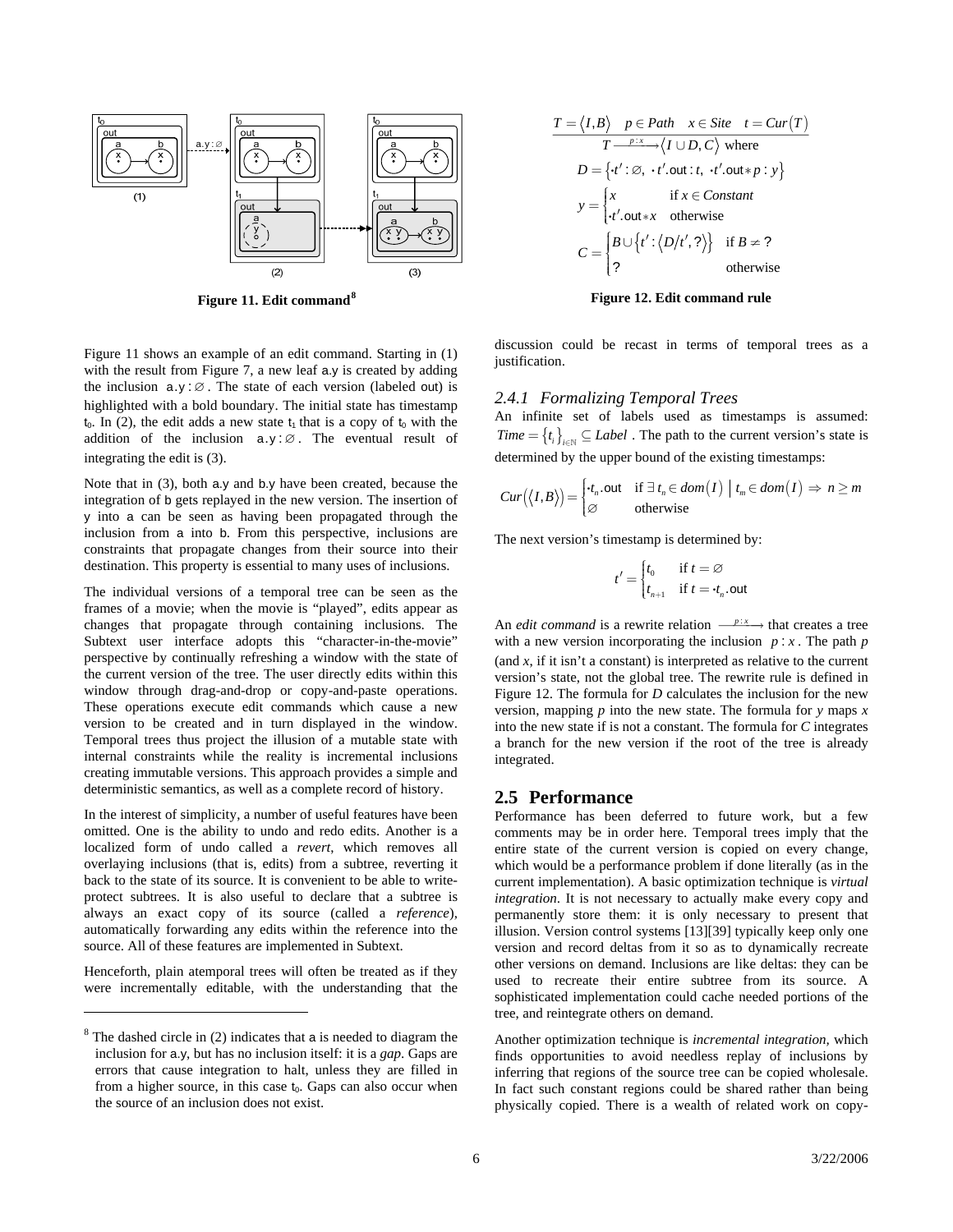<span id="page-8-0"></span>elimination in functional languages [\[14\]](#page-18-7)[\[18\]](#page-18-8)[\[34\]](#page-18-9). Effect systems [\[28\]](#page-18-10) may also help to localize changes.

<span id="page-8-4"></span>A different performance issue is that the set of root inclusions grows monotonically, journaling all changes. It will be necessary to gradually forget the details of history by summarizing them into coarser versions, based on some configurable policy. In an end-user production environment, the policy might be to immediately forget history<sup>[9](#page-8-2)</sup>, enabling special optimizations.

### **2.6 Decriminalizing Copy & Paste**

Programmers are routinely enjoined to avoid copy and paste in favor of modularity mechanisms that avoid duplication, such as functions, methods, classes, and templates [\[12\]](#page-18-11)[\[19\]](#page-18-12). Yet practicing programmers continually violate this injunction [\[24\].](#page-18-2) The primary disadvantage of copy and paste is the need to manually coordinate changes afterwards. But the prescribed alternatives have some disadvantages of their own:

- 1. They require extra programming effort.
- <span id="page-8-6"></span>2. They can be too coarse to usefully capture sharing between small fragments of code.
- 3. They favor changes oriented in certain directions, and are disrupted by changes that cross-cut this "grain", leading to a "whipsaw effect" of repeated code restructuring.
- 4. They add levels of indirection, making the code harder to understand.

Inclusions bring fresh options to this old conflict. They combine the flexibility and generality of copy & paste with the declarative and self-maintaining nature of modularity mechanisms. Inclusions are a kind of *lightweight semi-modularity*. They could supplant traditional mechanisms in some situations, although this would depend upon tools to manage large webs of inclusions. Traditional modularity mechanisms can be seen as special-case patterns of inclusions. These patterns could be refactored out of ad hoc webs of inclusions, yielding *emergent modularity*. Future work will explore inclusions as a novel modularity mechanism, while this paper returns to the agenda of using them to reformulate conventional programming language constructs.

### <span id="page-8-1"></span>**3. FUNCTIONAL PROGRAMMING**

 $\overline{a}$ 

In this section, integral trees will be developed into a small functional programming language while constructing a factorial function. In fact pure integral trees are already computationally complete. This is demonstrated in Appendix A by a translation of pure lambda calculus<sup>[10](#page-8-3)</sup>. But like pure lambda calculus, pure integral trees are not a very appealing programming language. As in the classical treatment of lambda calculus [\[2\],](#page-17-2) a more realistic language can be created by enriching the pure kernel with constants and primitives.



**Figure 13. Call of addition function** 



**Figure 14. Definition and call of Subtract function** 

The set of constants is enriched with the integers, the Booleans True and False, and a set of constants representing primitive functions: Add, Multiply, Equal, If. A set of labels are designated for the arguments and results of these primitive functions: arg1, arg2, result, test, then, else.

[Figure 13](#page-8-4) shows an example of a call to the addition function. The function is specified as the source of the tree (Add), and the arguments are specified as the sources of the arg1 and arg2 leaves. The addition function sets the source of the result leaf to be the sum of the arguments. This diagram adds the convention that constant sources (other than  $\varnothing$ ) are indicated with an arrow from the adjacently placed literal name of the constant. A thin arrow is used for computed results.

Functions add reactivity to integral trees. By including a function into a tree, a constraint is established between the input arguments and the output result (or results). Editing one of the inputs causes the results to change in reaction (although as explained in [§2.4,](#page-6-7) the function is actually re-executing with the changed inputs in a new temporal version). Functions are one-way: editing the result will not change the inputs (and is an error).

### **3.1 Defining Functions**

[Figure 14](#page-8-6) shows a function defined from primitive functions. Subtraction is defined in terms of addition and multiplication by negative one. The function uses the standard arg1, arg2, and result labels, wiring them up with inclusions to calls on multiplication and addition. The internal calls to Multiply and Add are labeled as  $f_1$  and  $f_2$ . Subtext automatically allocates such internal labels and hides them from the programmer $^{11}$  $^{11}$  $^{11}$ .

Much of the function definition is shaded as unintegrated because no sources have been specified for the input arguments (indicated by dashed circles). This situation corresponds to the standard notion of a function as an abstract description of a computation

1

<span id="page-8-2"></span><sup>9</sup> However it is the author's experience that end-users find historical information indispensable, once they learn it is available.

<span id="page-8-5"></span><span id="page-8-3"></span> $10$  This is a one-way translation, which leaves open the question of what could be a denotational semantics of inclusions.

 $11$  The previous paper [10] explores the issue of names in depth.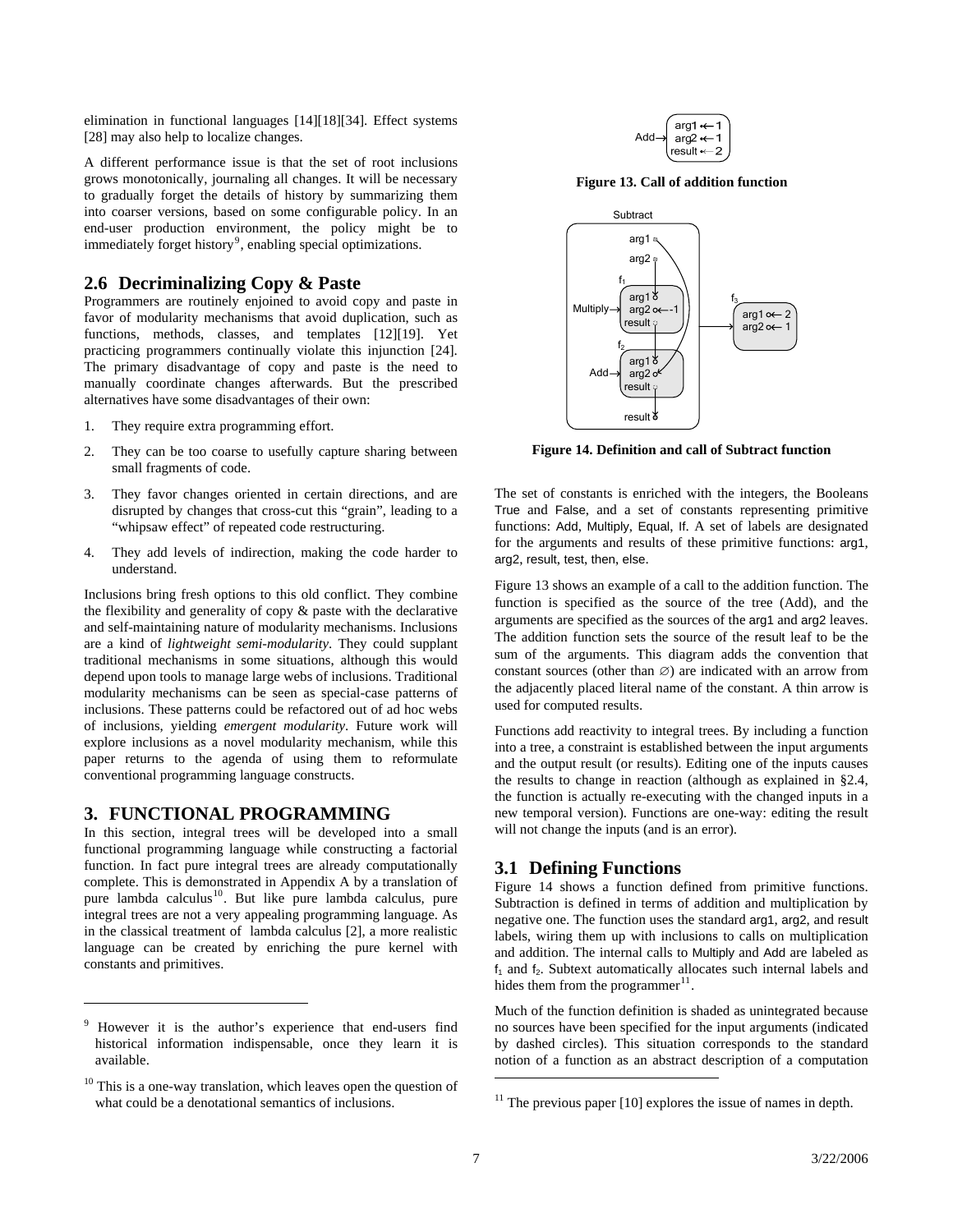<span id="page-9-0"></span>

**Figure 15. Definition as example** 

<span id="page-9-2"></span>using symbolic variables. The subtraction function is called at  $f_3$ with arguments of 2 and 1. The internals of the subtraction function will be integrated into  $f_3$ , which when combined with the actual argument values, will produce a complete execution like that in [Figure 15](#page-9-1). The execution of the function depends on the fact that constants "flow" through inclusions, so for example, Subtract.f1.arg1 gets its value from Subtract.arg2, which is 1. Such flowing values are formalized in [§3.4](#page-10-1) below.

<span id="page-9-3"></span>Note how calling by inclusion depends upon the principle of monomorphic inclusion (§[2.3](#page-6-1)), mapping the internal inclusion "wiring" of a called function into the call. Monomorphism fills the role that scoped name binding plays in conventional programming languages. The fact that monomorphism only applies within the boundaries of the inclusion's source is equivalent to lexical scoping. References outside the context of the source act as if captured by a closure.

In a conventional language, functions are called by name so as to defer determining the function's definition (which may change). But deferred binding adds a level of indirection that complicates understanding the program. Calling functions by including them is essentially "edit-time" inlining, making the effect of the call immediately clear. Any subsequent changes to the definition of the function will be propagated through the inclusions to all its call sites. Inclusions allow functional abstraction without indirection.

Inclusions also support higher-order functions, as functions are just subtrees that flow through inclusions the same as constant values. The lambda calculus translation in Appendix A gives an example of a higher-order function. Disinheritance ([§2.3](#page-6-1)) is crucial to higher-order functions: it allows a call whose function value changes to replace the internals of the old function with that of the new, while preserving the argument bindings.

<span id="page-9-1"></span>What is missing from this model of functions is the usual notion of an interface: a hard boundary between the arguments/results of a function and its internal machinery. In Subtext, function interfaces reappear as a UI feature, hiding the internals of a function unless they are explicitly expanded, and protecting them from accidental modification in calls. Intrusive modification of called functions could be allowed to support techniques like Aspect Oriented Programming [\[22\].](#page-18-3)



Function definitions do not need to be abstract as in [Figure 14,](#page-8-6) and in fact shouldn't be. [Figure 15](#page-9-2) shows the definition of the subtraction function altered to incorporate an example execution. To help visualize execution, subtrees that do not have a constant source (that is, variables) are annotated with their non-∅ values. With the addition of these annotations, the function definition serves as a worked-out example. The function takes specified example input values, and every calculated intermediate value is fully visible. Calls to other functions are inlined, revealing the full detail of the execution down to the primitives. The Subtext UI exploits this property to display all code as living example executions that are edited by direct manipulation. The result is What You See Is What You Get (WYSIWYG) programming: there is no longer any difference between a program's static representation and its dynamic execution. This unification is the key innovation of Subtext, and the main source of its promised benefits [\[9\]](#page-18-3)[\[10\]](#page-18-0).

### **3.2 Conditionals and Recursion**

Conditionals and recursion are needed to complete the development of a minimal functional programming language. [Figure 16\(](#page-9-3)a) diagrams a factorial function executing the base case of zero. The calls at  $f_1$  through  $f_3$  are only used in recursive cases, and are left unintegrated. The Equal function called at  $f_4$  compares the argument to zero, producing the Boolean value True in result. This result feeds into the test argument of the If function, which selects whether to map the value of the then or else arguments into the result. Since the test is true, the value of then, which is set to the constant one, is passed through to result.

The If function is non-strict: it does not depend upon the evaluation of the then and else arguments – it merely includes at most one of them into the result. This allows a strategy of *lazy integration* to be adopted, as in lazy functional languages [\[41\].](#page-19-2)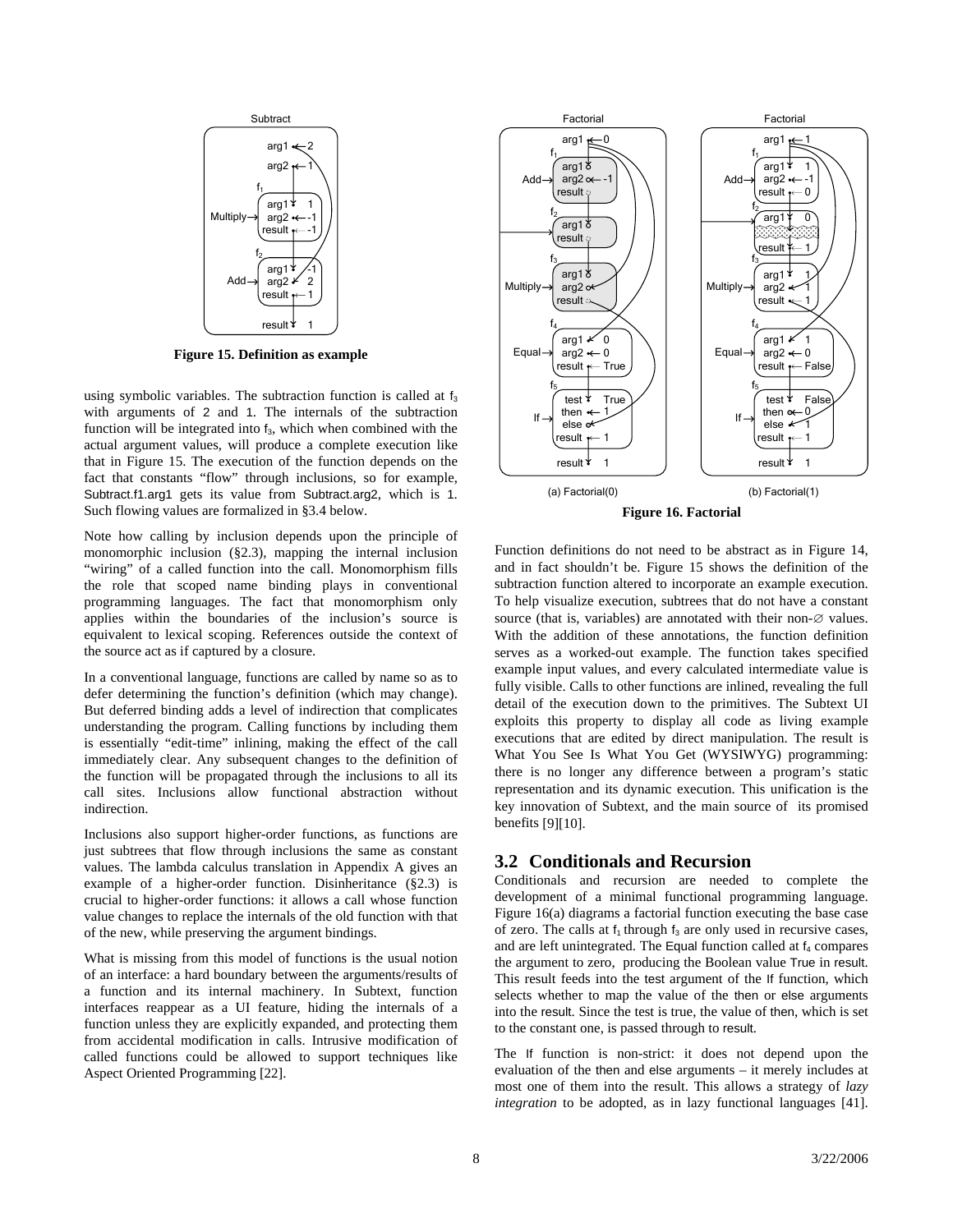<span id="page-10-0"></span>Lazy integration is demand-driven, with outputs triggering the integration of their inputs. The initial demands are generated by the external world, via the user interface and I/O devices. Lazy integration is not formalized in this paper. Instead it is simulated by choosing to integrate only those portions of the function that are needed, with the result that in (a) the else argument of the If is left unintegrated, as are the calls in  $f_1$  through  $f_3$ . The shaded unintegrated regions can be interpreted as a visualization of dead  $code<sup>12</sup>$  $code<sup>12</sup>$  $code<sup>12</sup>$ 

[Figure 16\(](#page-9-3)b) shows the factorial of one, which utilizes recursion. As described in §[2.3](#page-6-1), recursion is just self-inclusion, done by the call at  $f_2$ . The internals of  $f_2$  will integrate into the same diagram as in (a). To save space, this inclusion has been elided with the wavy shaded region. Subtext provides selective expansion and zooming to cope with the explosion of nested detail. Subtext handles infinite recursion by limiting the maximum length of inclusion chains, passing back a special error constant when that limit is exceeded.

#### **3.3 Pragmatics of Functions**

It must be emphasized that the diagrams presented here are not meant as a means of actually writing programs. The Subtext UI [\[10\]](#page-18-0) displays integral trees as an indented outline that is largely textual. These diagrams are better thought of as picturing the semantic data model underneath the UI. The connections with work on visual programming languages are discussed in the Related Work section.

An efficient implementation of this language will depend upon the techniques of virtual and incremental integration discussed in [§2.5.](#page-7-3) Virtual integration avoids permanently allocating storage for the complete trace of every execution. Incremental execution provides automatic memoization [\[29\]](#page-18-13) of function execution. However functions also complicate incremental integration, as they add new pathways for changes to propagate across the tree. Incremental integration will also need to do garbage collection, which would become more a matter of *garbage neglection*.

#### <span id="page-10-1"></span>**3.4 Formalizing Functions**

<span id="page-10-3"></span> $\overline{a}$ 

Functions are defined by "wiring up" other functions with inclusions. This requires a concept of values that flow through these wires. Accordingly, the *value* of a subtree is defined by searching backward through its chain of sources until a constant is found. (This definition will be extended later to encompass other sorts of values.) The value can be thought of as an *identity* that is inherited through inclusions (and is what the Equal function compares).

To define values formally, we restrict ourselves to *well-formed* integral trees, in which every integrated subtree has an ancestral source of  $\varnothing$ . To simplify the treatment, non- $\varnothing$  constants are given a source of  $\varnothing$  by adding the following clause to the definition of the  $\vert \vert$  operator:

$$
T[c] = \langle \{\cdot : \varnothing\}, \{\} \rangle \quad \text{if } c \in Constant - \{\varnothing\}
$$

Define the *source relation*  $\prec_{\tau}$  over *Site*:

$$
x \prec_T y
$$
 iff  $I(\cdot) = y \land B \neq ?$  where  $\langle I, B \rangle = T[x]$ 

Note that  $x \prec_{\tau} y$  corresponds in a diagram to an inclusion arrow from *y* to an integrated (non-shaded) subtree *x*. The transitive reflexive closure of the source relation  $\prec_{\tau}$  is the *ancestor relation*  $\preceq^*_T$ . A well-formed tree is one in which  $\preceq^*_T$  is a partial order over all integrated subtrees and has upper bound ∅. An initial tree is well-formed, and it is easy to show that integration preserves well-formedness, so we will henceforth assume well-formedness.

The value of an integrated subtree is found by tracing back its sources until a constant is found. The partial function *Tree*  $\left\Vert \textit{Path} \right\Vert \rightarrow \textit{Site}$  determines the value of a subtree and is defined as:

$$
T\|p\| = \begin{cases} x & \text{if } x \in Constant \\ T\|x\| & \text{otherwise} \end{cases} \text{ iff } p \prec_{T} x
$$

Note that the value of a subtree is not defined until it is integrated.

[Figure 17](#page-10-3) shows the integration rules that define the semantics of the primitive functions. For example, the (Add) rule will fire when the value of a subtree is Add, there is not already a result leaf, and the values of its arg1 and arg2 leaves are both integers. When fired, the rule fills in the result leaf with the sum.

 $\mathbf{u}$ 

$$
T\|p\| = \text{Add} \quad T[p\text{.result}] = \Omega
$$
\n
$$
\frac{T\|p\text{.arg}\| = n \in \mathbb{Z} \quad T\|p\text{.arg}2\| = m \in \mathbb{Z}}{T \to f \quad T\Big[p\text{.result} := \langle \{\cdot : (n+m)\}, \{\cdot\}\rangle\Big]}\tag{Add}
$$

$$
T ||p|| = \text{Multiply} \quad T [p\text{.result}] = \Omega
$$
\n
$$
\frac{T ||p\text{.arg1}|| = n \in \mathbb{Z} \quad T ||p\text{.arg2}|| = m \in \mathbb{Z}}{T \rightarrow f \quad T [p\text{.result} := \langle \{\cdot : (n \times m)\}, \cdot \} \rangle]}
$$
\n(Multiply)

$$
T\|p\| = \text{Equal} \quad T[p\text{.result}] = \Omega
$$
\n
$$
T\|p\text{.arg}\| = x \quad T\|p\text{.arg}2\| = y
$$
\n
$$
T \rightarrow_f T[p\text{.result} := \langle{\cdot : b}, f\rangle] \text{ where}
$$
\n
$$
b = \begin{cases} \text{True} & \text{if } x = y \\ \text{False} & \text{otherwise} \end{cases} \tag{Equal}
$$

$$
T\|p\| = \text{If} \quad T\left[p\text{.result}\right] = \Omega
$$
\n
$$
T\|p\text{.test}\| = b \in \{\text{True, False}\}
$$
\n
$$
T \rightarrow_f T\left[p\text{.result} := \langle{\cdot : x}\rangle, \{\}\rangle\right] \text{ where}
$$
\n
$$
x = \begin{cases} p\text{.then} & \text{if } b = \text{True} \\ p\text{.else} & \text{otherwise} \end{cases} (1f)
$$



<span id="page-10-2"></span><sup>&</sup>lt;sup>12</sup> In Subtext, merely observing a subtree in the user interface triggers its integration. Dead code is a separate analysis fed by counterfactual conditionals.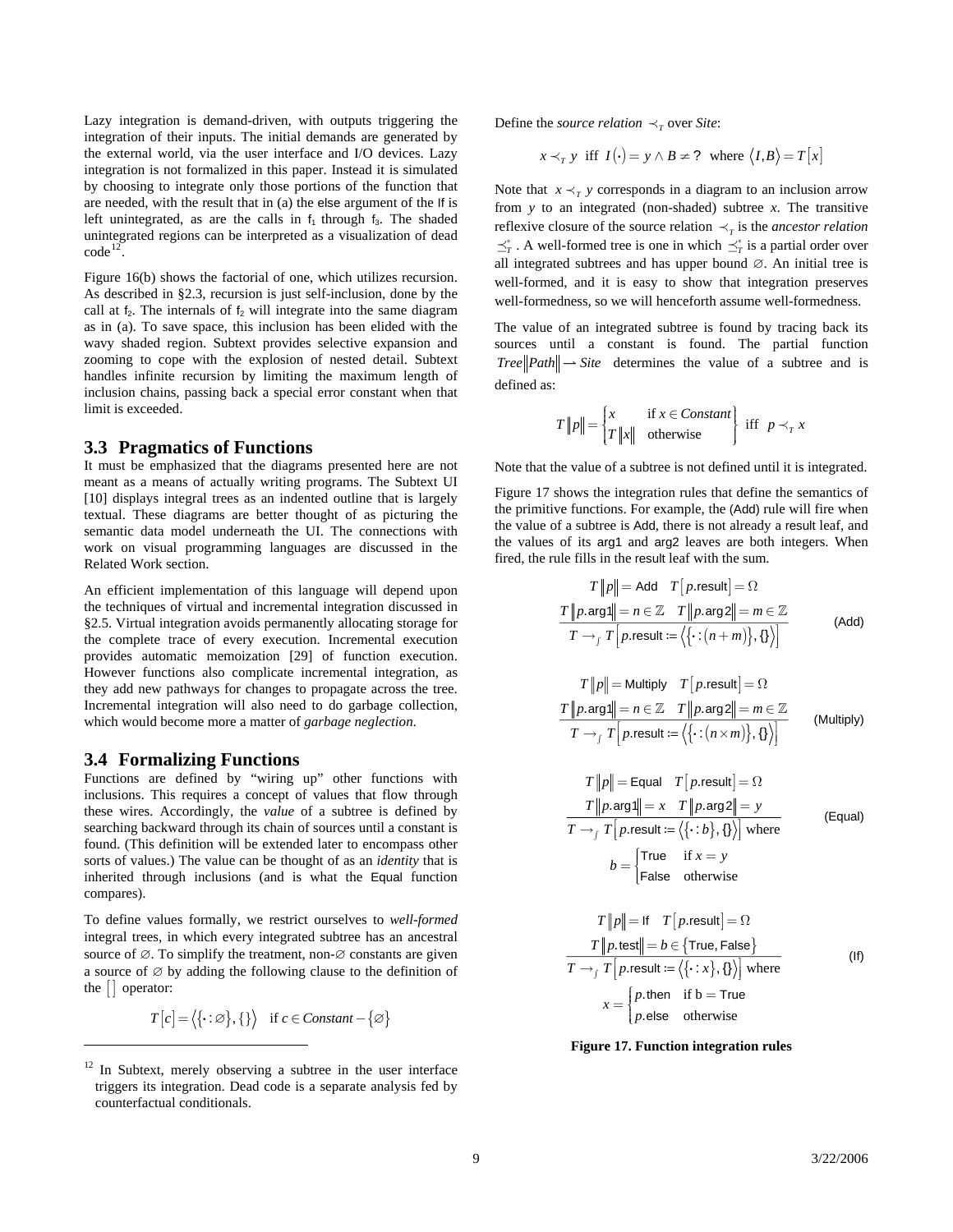<span id="page-11-0"></span>

**Figure 18. Data-flow** 

# <span id="page-11-3"></span><span id="page-11-2"></span><span id="page-11-1"></span>**4. REACTIVE PROGRAMMING**

<span id="page-11-5"></span>The previous section developed integral trees into a pure lazy functional language. The allure of such languages is the simplifying absence of control-flow and side-effects. But the whole point of many systems is to have side-effects: to interact with the world and maintain an internal model of it. Such systems will be called *reactive*. Functional programs live in a Platonic realm of timeless immutable values which do not easily interact with a changing world. There has been much work on supporting features such as mutable state, I/O, and concurrency in functional languages, leading to the current popularity of monads [\[44\]](#page-19-3)[\[21\].](#page-18-14) Unfortunately some programmers find monads baffling, as evidenced by the number of tutorials.

This section will introduce reactive features on top of the functional language of the previous section. The approach taken avoids descending to the hardware level of control-flow and sideeffects, preserving the simplicity of functional programming. But the approach also offers a common-sense model of mutable state, avoids higher-order abstractions, and supports a transactional form of concurrency. Full WYSIWYG visibility of program execution is maintained.

The model of time introduced in §[2.4](#page-6-7) already contains the germ of the solution: that mutable state can be modeled with inclusions as a timeline of incrementally altered versions. This model will be generalized in several stages to support reactive systems. In fact a weak form of reactivity is already present: *data-flow* computation. [Figure 18](#page-11-2) shows an example of an Employee data structure with embedded logic, in the form of an Add function that sums salary and bonus to compute payroll. This logic will be reproduced in all instances of the Employee structure. Recall from [§2.4](#page-6-7) that temporal integral trees simulate in-place change with a series of incrementally edited versions. Here the Employee.salary field is edited to 2000, creating version  $t_1$  in which the change has propagated through the Add function into the payroll field. Note that this diagram simplifies matters by showing the edit command as a labeled bold arrow between versions. Strictly, the edit is a rewrite between entire trees, the first of which contains only  $t_0$ , and the second of which contains both versions as pictured.

#### **4.1 Actions**

<span id="page-11-4"></span>Simple data-flow of the sort described above is constrained to predefined channels. In general, functions need the ability to make arbitrary changes to the current state of the tree, just as external edit commands can do. As a first step, we introduce primitive



**Figure 19. Assignment action** 



**Figure 20. Insertion action** 

functions that can edit locally contained state, and then later explain how they can be used to change global state.

[Figure 19](#page-11-3) shows an example of the Assign primitive function, which allows a tree to be edited by changing the source of any subtree within it. It works by creating a tree within the out argument which is a modified copy of the tree supplied by the in argument. The modification is determined by the dst and src arguments, which, just like an edit command, specify the destination and source of an inclusion to be overlaid on the tree. The bars on the tails of the arrows will be explained shortly. This example performs the same edit as the previous example: it assigns the salary field of an Employee structure to 2000. If the extra fields and payroll calculation logic of [Figure 18](#page-11-2) had been included, they would have all been inherited into the output, where the payroll would have been recalculated just as in the previous example.

Functions like Assign that produce an out result that is a modification of their in argument are called *actions*. While the examples in this section show very small structures being transformed by actions, the intention is that these can scale up to the entire mutable state of a system. Efficient performance depends upon the techniques of virtual and incremental integration discussed in §[2.5](#page-7-3) to avoid physically copying the entire state.

The assignment action can edit existing structures, but can not create new ones. [Figure 20](#page-11-5) shows an example of the Insert action, which operates like Assign, except that it creates a new subtree of the destination argument (which in this case is the input tree itself). A fresh label is created for this new subtree, shown as new $_1$ . $^{13}$  $^{13}$  $^{13}$ 

1

<sup>&</sup>lt;sup>13</sup> Subtext actually hides labels behind user-editable textual tags, which start out as empty strings on insertions [10].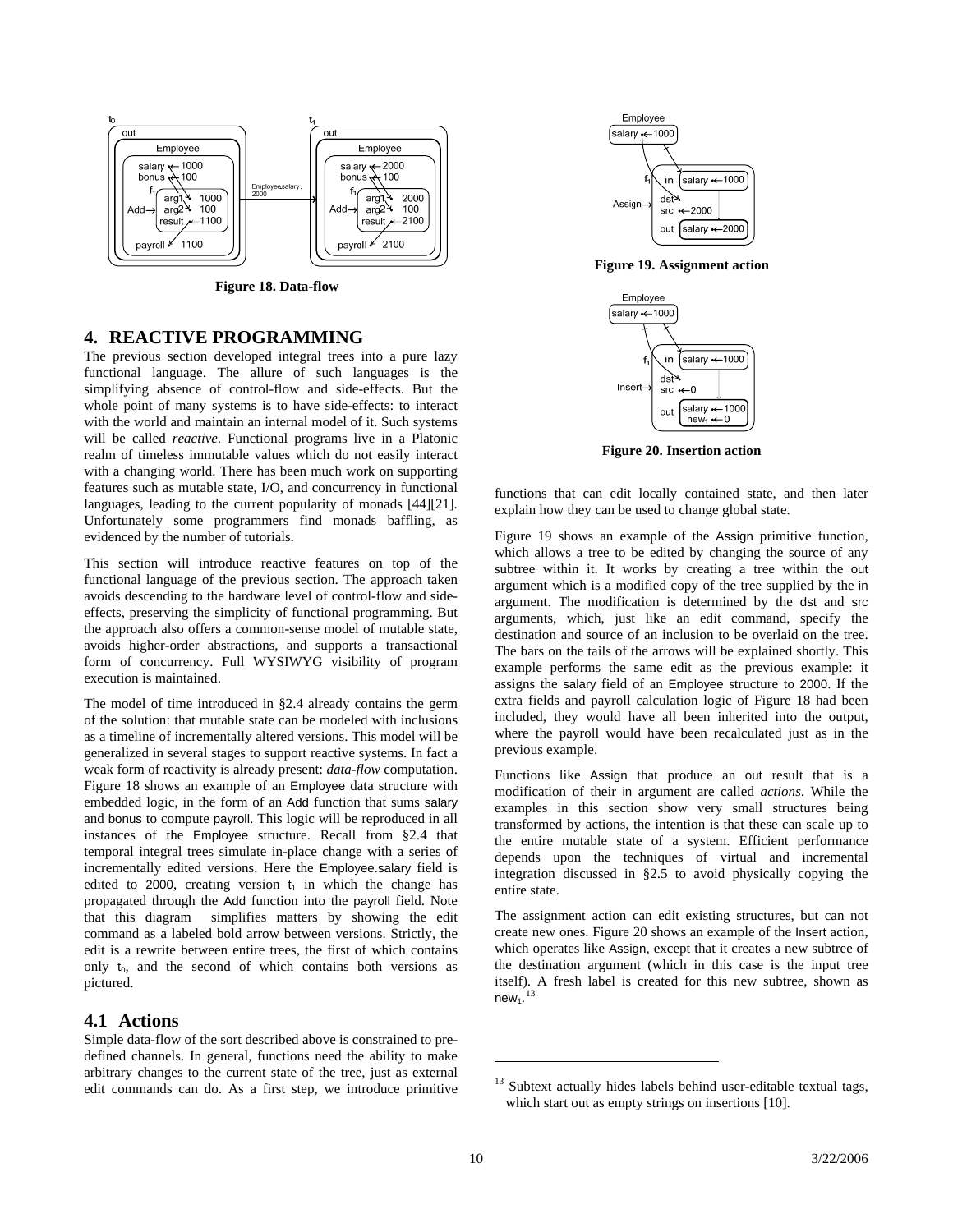<span id="page-12-0"></span>
$$
T\|p\| = \text{Assign} \quad T\|p.\text{in}\| = i \quad T\|p.\text{dst}\| = i*d \quad d \neq \cdot
$$
\n
$$
T\|p.\text{src}\| = s \quad T\left[p.\text{out}\right] = \Omega
$$
\n
$$
T \rightarrow_f T\left[p.\text{out} := \langle\{\cdot:p.\text{in}, d:x\}, ?\rangle\right] \text{ where}
$$
\n
$$
x = \begin{cases} p.\text{out} * q & \text{if } \exists q \mid s = i * q \\ s & \text{otherwise} \end{cases}
$$

**Figure 21. Assignment rule** 

<span id="page-12-1"></span>
$$
T\|p\| = \text{Insert} \quad T\|p.\text{in}\| = i \quad T\|p.\text{dst}\| = i*d
$$
\n
$$
\frac{T\|p.\text{src}\| = s \quad T\left[p.\text{out}\right] = \Omega \quad l \text{ fresh in } T}{T \rightarrow_f T\left[p.\text{out} := \langle\{\cdot:p.\text{in, } d.l:x\}, \text{ ?}\rangle\right] \text{ where}}
$$
\n
$$
x = \begin{cases} p.\text{out} * q & \text{if } \exists q \mid s = i*q\\ s & \text{otherwise} \end{cases}
$$

**Figure 22. Insertion rule** 

#### <span id="page-12-4"></span><span id="page-12-3"></span><span id="page-12-2"></span>*4.1.1 Formalizing Actions*

The in and dst arguments of the assignment and insertion actions take a new kind of value: a *quoted location*, which is created by a *quoted inclusion*, shown in the diagrams with a bar at the tail of the arrow. The value that a quoted inclusion conveys to its destination is the location of its source, which is a first-class values that will flow through normal inclusions.

To formalize the assignment action, the labels in, dst, src, out, and quote are defined, and Assign is added to *Constant*. Quoted inclusions are specified by appending the special label quote to the end of their source path. The value function is modified to recognize quotes:

$$
T\|p\| = \begin{cases} x & \text{if } x \in Constant \\ q & \text{if } x = q \text{.}\text{quote} \\ T\|x\| & \text{otherwise} \end{cases} \text{ iff } p \prec_{T} x
$$

Recall that previously the value function traced back sources to an ancestral constant. Now this trace will halt when a quoted inclusion is hit, and the location of the source will be used as the value. Quoting does not affect inheritance: the contents of the quoted location are still included into the destination. Accordingly, the path access function is modified to make quoting transparent:

$$
\langle I, B \rangle [\cdot l] = \begin{cases} \langle I, B \rangle & \text{if } l = \text{quote} \\ V & \text{else if } B \neq ? \ \land B(l) = V \\ \Omega & \text{otherwise} \end{cases}
$$

The integration rule of the assignment action is defined in [Figure](#page-12-1)  [21](#page-12-1). It creates the output argument as an inclusion of the input argument plus the specified edit. Note that the destination location must be a proper subtree of the input location for the rule to fire. Also note that if the source is a subtree of the input then it will be monomorphically mapped into the output.

[Figure 22](#page-12-2) defines the integration rule for the insertion action. It assumes some method for generating a fresh label not mentioned anywhere in the current tree.



**Figure 23. Sequential swap action** 

#### **4.2 Composing Actions**

Actions can be composed to form more complex actions, as they are just functions that transform states. The most familiar way to compose actions is in a sequential chain. [Figure 23](#page-12-3) shows an example of an action that swaps the x and y subtrees of a structure. Swapping is done by chaining two assignments sequentially, first setting x to y, then y to x.

Sequential actions mimic the way that consecutive statements execute in imperative languages. Each statement starts with the state left over from the previous, and alters the state seen by the next statement. But instead of imposing an order of execution on statements, sequential actions explicitly hook up the input and output states of each action. This extra "plumbing" would add complexity and work for the programmer, if it had to be dealt with explicitly. Subtext offers a specialized UI presentation in which sequential actions look and feel much like statements: they are presented in a sequential list; and the in-out chaining is automatically maintained when actions are inserted, deleted, or moved [\[11\].](#page-18-4)

The example of a swap action demonstrates some of the advantages of sequential actions over conventional imperative statements. Firstly, all intermediate states are visible, so that debugging is just inspection, not the crude practice of stepping through execution. Secondly, "time-traveling" cross-state access is possible, as when the original value of x is needed in the second assignment statement. Imperative languages force one to carefully copy aside values that will be needed later and may be altered in the meantime, while offering no way in general to know what those alterations may be.

A major disadvantage of sequential programming is that it enforces a strictly linear ordering of events when that may not be the precise intention. The example of swapping shows this in the choice to do one assignment before the other: the two assignments are symmetrical, neither depending upon the result of the other. The sequentialization of the assignments obscures these facts. Worse, if the assignment primitives were instead complex compound actions, the first might have non-obvious side-effects upon the second. We really want to do both actions independently and in parallel, and then combine their results.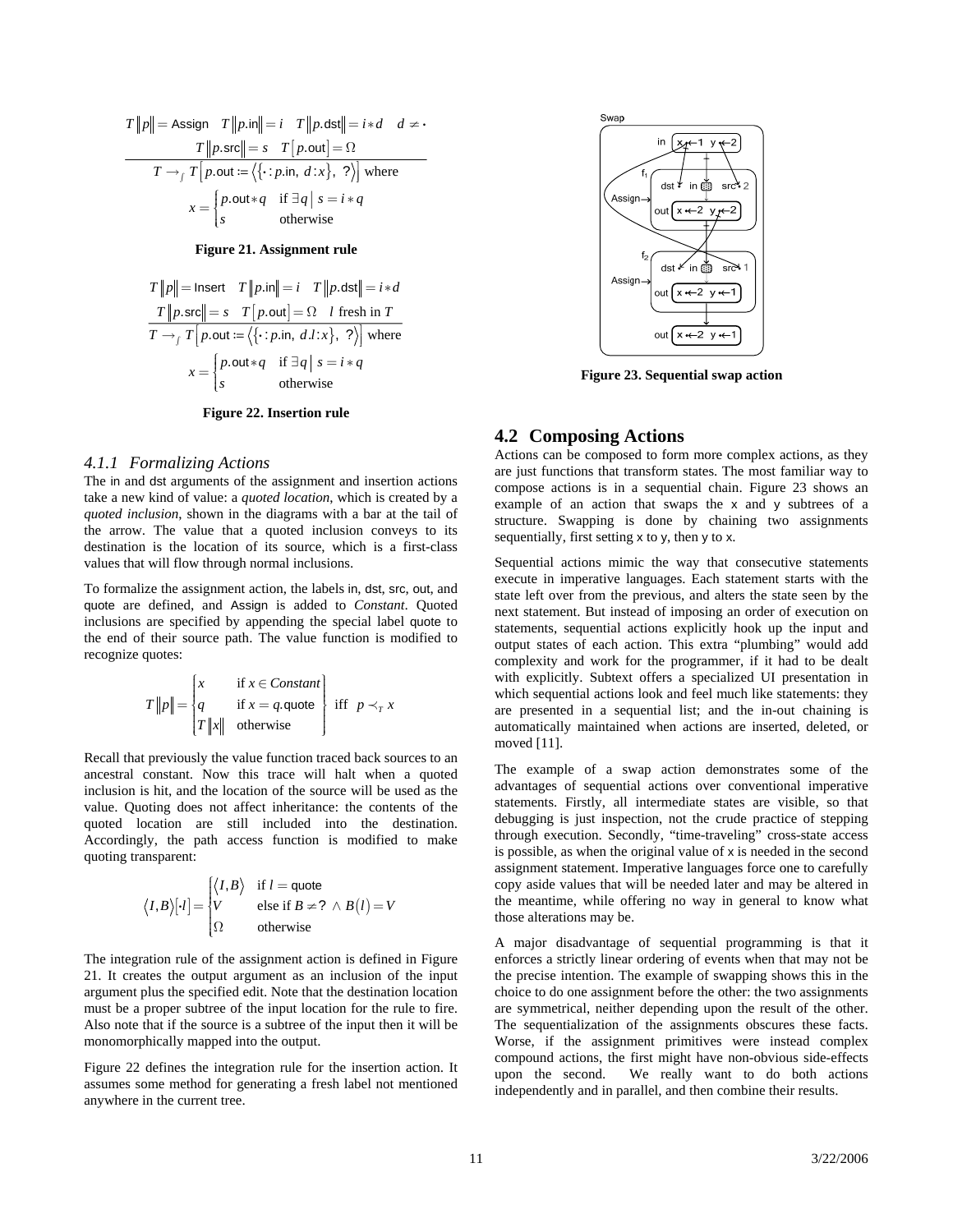<span id="page-13-0"></span>

**Figure 24. Parallel swap action** 

<span id="page-13-3"></span><span id="page-13-2"></span>[Figure 24](#page-13-2) shows how to do a parallel swap with the Merge primitive defined in Appendix B. Merging combines noninterfering changes in two descendants of a common ancestor, which is precisely what we want from parallel actions. If parallel actions make different changes to the same location, the merge will produce a conflict error, indicating a bug. Such conflicts may arise during merge, but there is no possibility of accidental sideeffects between parallel actions, as in conventional approaches to parallelism through interleaving: each parallel action sees the same immutable input state.

Merging supports an arbitrary (directed acyclic) graph of actions, combined both sequentially and in parallel. The UI presentation of sequential actions mentioned above will be correspondingly generalized to support graphs, subsuming the merges into the topology.

<span id="page-13-4"></span>Graphs of actions allow programs to more accurately express their meaning. Actions (and imperative statements) are *causally ordered*: an action must occur after some others and before yet others. Causality is a partial order on actions, which can be directly represented as a graph. When we code a linear sequence of actions/statements we must mentally construct a total order which satisfies the casual order, so that nothing happens too early or too late. What we are doing is a topological sort on the causal order, which is not only mentally laborious and error-prone, but also obscures the true meaning of the program. The programmer must constantly recall what the hidden causal structure is while maintaining the topological sort of it. Topological sorting should be hidden as an internal optimization technique.

### <span id="page-13-1"></span>**4.3 Hypotheticals**

The assignment and insertion actions permit arbitrary edits to be performed to a tree, but in a functional manner that only creates altered versions of the tree. These versions are similar to the timestamped versions introduced in temporal integral trees. What is needed is some way to "lift" actions into the versions of a temporal tree. A flawed attempt is pictured in [Figure 25.](#page-13-3) Version  $t_0$  contains the initial state of the Employee structure. Version  $t_1$ consists of an assignment action whose input is the state of the previous version. The out result of the action specifies the state of the second version, which contains the modified Employee structure. This example explains why the state of a version is



**Figure 25. Actions as versions** 



**Figure 26. Action Invocation** 

wrapped in an out subtree: to allow actions to be versions that calculate the state of the version.

But where do these actions come from? It is as if they magically appear from the external environment. We want programs to be part of the computational world, so that they are always living example executions. How can we maintain this goal while also allowing programs to make global changes to state? The key observation is that if actions are part of the current state, and actions also produce future states, then the future must be recursive.

[Figure 26](#page-13-4) shows the previous attempt recast in a recursive model of time. The initial state is  $t_0$  out, which includes both an Employee structure and an Assign action that modifies it. The input to the assignment is the entire enclosing state. The state flows through the in argument (elided by a dotted background) into the out argument, where the Employee structure is modified. The output of the assignment action is a *hypothetical state*: it shows the state as it would appear after the modification specified by the assignment's arguments. Note that a recursive copy of the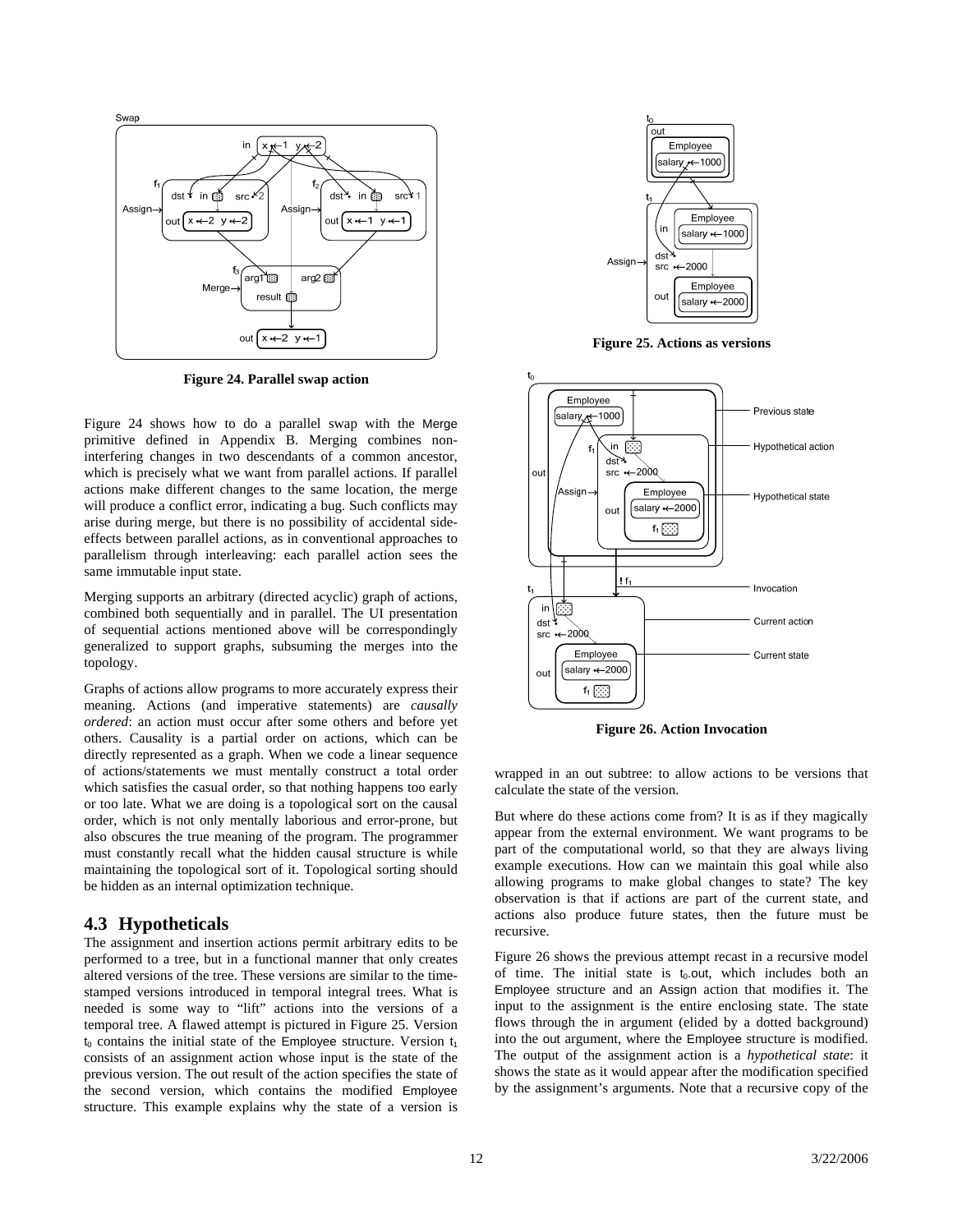<span id="page-14-0"></span>
$$
\frac{T = \langle I, B \rangle \quad p \in Path \quad t = Cur(T)}{T \xrightarrow{1-p} \langle I \cup \{t': t * p\}, C \rangle \text{ where}}
$$

$$
C = \begin{cases} B \cup \{t': \langle \{\cdot : t * p\}, ? \rangle \} & \text{if } B \neq ? \\ ? & \text{otherwise} \end{cases}
$$

**Figure 27. Invocation rule** 

<span id="page-14-1"></span>assignment action itself is also present in this hypothetical future state.

<span id="page-14-3"></span>An *invocation* is a command that specifies an action within the current state of the tree, and copies it out to become the next version. In so doing, the hypothetical output of the action becomes the new *actual* state. [Figure 26](#page-13-4) shows the invocation of the action, which includes it into the new version. Note how the in and dst arguments of the action get automatically set as a consequence of this inclusion as non-monomorphic copies. Invocation is formalized in [Figure 27](#page-14-1) as the rewrite relation  $\frac{p}{p}$  that invokes the path *p* within the current state.

Invocation answers the question of where actions come from: they are part of the current state, and recursively modify it. The stimulus to invoke an action comes from the external world. In the Subtext UI, invocation is a double-click on an action. Hardware device events also trigger invocations, as will be seen in [§4.4](#page-14-2). A realistic system will contain numerous possible actions, each calculating its own hypothetical future. Compound actions essentially posit entire hypothetical histories. Invocation chooses which of these possible future worlds is to become actual. Note that all of these possible actions get recursively copied into the next state, and so recalculate a new range of possible worlds. In the current example the action  $t_1$  out. $t_1$  will recalculate the (uninteresting) hypothetical effect of setting the salary to 2000 yet again.

<span id="page-14-2"></span>It is the job of the user interface to make the structure of hypothetical actions clear and manageable to the programmer. The current prototype [\[11\]](#page-18-4) uses background color and special decorations to illuminate the "state-flow" of a program. States are sparsely expanded to show deltas relative to a previous state.

Hypothetical actions reconcile functional and imperative programming in a novel way. Actions are still purely functional, in that they depend only on their inputs, which are immutable. But actions are also imperative in that they can freely modify anything in the global state, even themselves. It is just that these modifications take place in a hypothetical world distinct from the current one in which they are running. Within each version actions are atomic and free of conflicts through side-effects. But because actions are themselves part of the state that they are modifying, they "see" the changes they have made when they "reincarnate" in the next version.

Hypothetical actions resemble monadic computation in that they are functions consuming and producing states. The difference is that actions are composed like normal functions, rather than using higher-order monadic combinators. Monads allow only sequential execution, and segregate "pure" from "impure" code. Haskell's IO Monad [\[21\]](#page-18-14) exploits these restrictions to provide a thin, efficient implementation on conventional hardware. Hypotheticals



**Figure 28. Console agent** 

provide a simple and flexible programming model, but presume sophisticated optimization techniques.

It is being boldly assumed that the profligate copying of entire system states can be virtualized and optimized to the point of acceptable performance. If the implementation challenges can be overcome, hypothetical actions offer an appealing way to program reactive systems.

Hypothetical actions retain the common-sense idea that you can change anything you can see, but do so without descending to the hardware level of control-flow and global side-effects as in imperative languages. All computation is still pure and lazy, but without the need for higher-order combinators. Perhaps most importantly, the full details of hypothetical executions are visible to the programmer: What You See is What You *Would* Get. Debugging becomes inspection, and testing reactive code becomes as easy as testing pure functions.

### **4.4 Hypothetical Input/Output**

This section will informally sketch how input and output can be incorporated into a model of hypothetical computation. The basic idea is that I/O is simulated and queued within hypothetical states, only physically occurring from top-level actual states. Hypothetical I/O is mediated by *agents*, which combine a representation of the internal status of the device along with actions to do input and output to the device. Agents reprise some familiar patterns of object-oriented programming.

[Figure 28](#page-14-3) shows a *console agent* that interfaces to a simple terminal emulation. The buffer field of the agent records its internal status, which is the text displayed in the terminal emulation window. Buffer values will be treated as primitive constants with a graphical display in the diagram (Subtext uses a similar specialized UI presentation).

The agent contains two actions, which respectively write and read from the console. The write action takes as input a system state containing the console, and a text string to write to the console. It outputs a modified state in which the console has been written to. The write action also has an internal variable on, which quotes its containing agent, serving much like "self-variables" in an objectoriented language. The prototype of the write action uses the example of writing "Hello", and thus its hypothetical output shows a terminal window containing "Hello". If and when the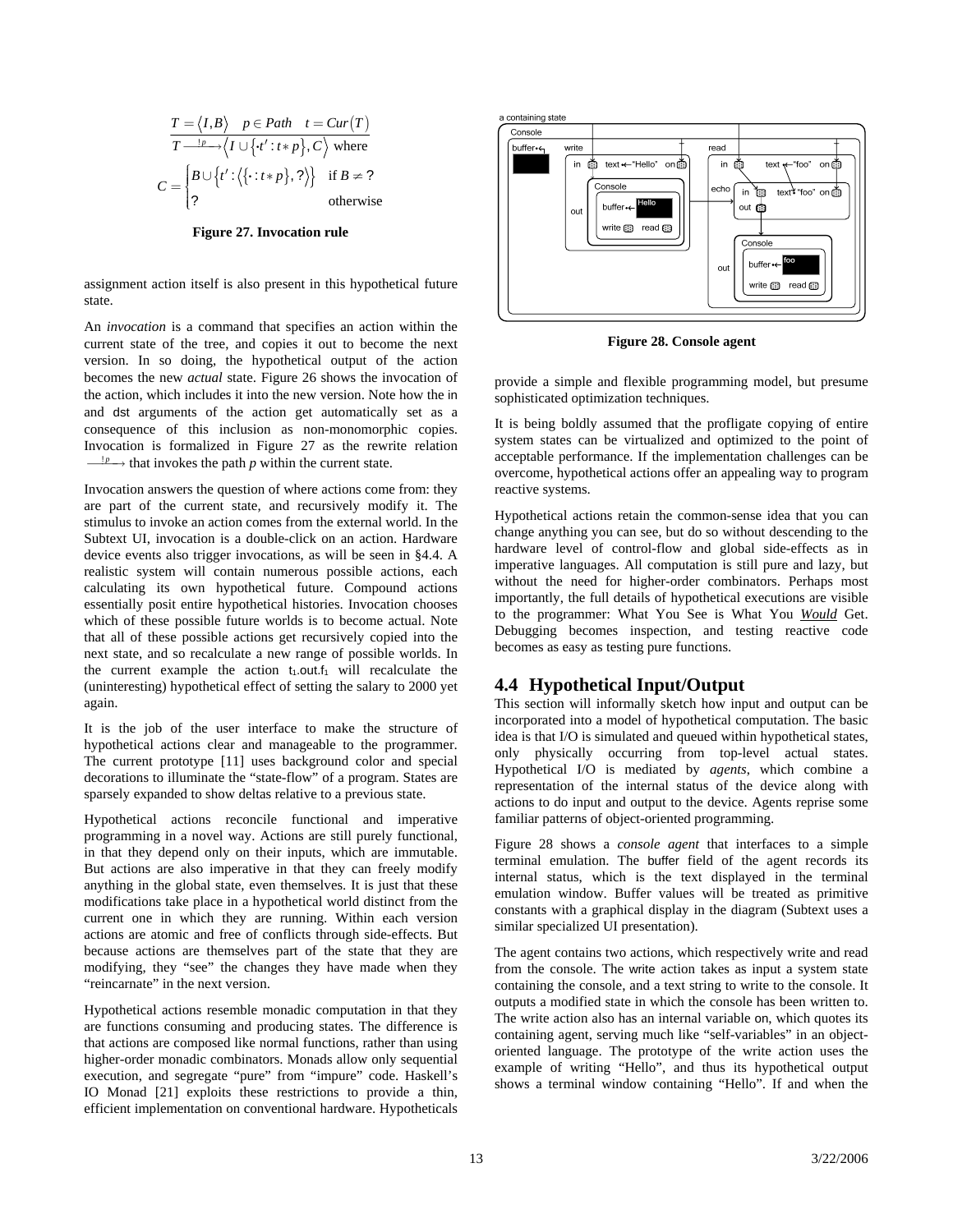<span id="page-15-0"></span>

**Figure 29. Input invocation** 

<span id="page-15-5"></span><span id="page-15-2"></span>write action is invoked, "Hello" will actually be output to the terminal.

If the user types into the console window, the read action will be invoked with the text argument set to the typed text. [Figure 29](#page-15-1) shows a user input of "abc". The two bold arrows represent the invocation; the others are their consequences. The read action by default contains an internal call to the write action to echo the typed text back to the same console. The output of the echo flows out to the output of the entire invoked action, making it the next actual state of the system, and causing the echo to physically occur. To respond to user input in other ways beyond just echoing, additional actions would be inserted into the read action, threaded into the chain of states leading to its output. A more general solution is a separate action to register such "callbacks" as in the Observer pattern [\[12\]](#page-18-11).

<span id="page-15-1"></span>The model of I/O proposed here is purely reactive [\[3\]](#page-17-3)[\[4\]](#page-17-4)[\[32\]](#page-18-15). The system is driven by input events (including clock ticks), and can respond to them with output events. There is no way to stall execution to wait for an input event. Reactive programming imposes a discipline similar to "event-loop" programming in GUI frameworks.

<span id="page-15-4"></span><span id="page-15-3"></span>Output is *hypothetical*: it only physically occurs when a modified agent flows up to an actual version of the system. Until then, the agent's actions only simulate and queue output, exemplified by the screenshots in the diagrams. When a modified agent finally surfaces in an actual state of the system, it must execute all the output actions that have been queued since the last actual state. These requirements make I/O interfaces more complicated to implement than in traditional languages, but have compensating benefits. I/O programming becomes concrete and visible: you can prototype I/O and see exactly what it would do. Testing I/O becomes as straightforward as testing pure functions. Output also becomes transactional: hypothetical outputs will be discarded by a canceled transaction (see [§4.5](#page-15-2)).



**Figure 30. Debit transaction** 

#### **4.5 Transactional Concurrency**

The model of reactive systems developed so far is singlethreaded: it reacts to a single input at a time, and completes its reaction to that input before reacting to the next. Realistic systems must be concurrent: reacting to multiple inputs at the same time. The standard approach to concurrency is preemptive multitasking: instruction-level interleaving of multiple imperative programs with global side-effects. The ensuing chaos is left to the programmer to manage, typically with complex and error-prone locking schemes. Databases have long used *transactions* [\[4\]](#page-17-4)[\[45\]](#page-19-4) to provide a simpler and more reliable method of controlling concurrency. There has been recent interest in integrating transactions into programming languages [\[36\]](#page-18-16)[\[17\].](#page-18-17) However these proposals add transactions as special-purpose features on top of traditional concurrency, or as a special-purpose sublanguage. This section presents a transactional form of concurrency that is hidden from the semantics of the language as an implementation optimization technique<sup>[14](#page-15-3)</sup>.

An important property of transactions is the ability to rollback to the beginning state of the transaction. This requires complex runtime mechanisms when doing in-place updates of a single global state, but with hypothetical states requires only an if function. [Figure 30](#page-15-5) shows the classic bank-account debit transaction that subtracts an amount from the balance in an account<sup>[15](#page-15-4)</sup>. If the account is overdrawn, the transaction is cancelled. Rolling back to the input state is done by an If function gating the output of the action, choosing whether to pass out the modified state or the original input state. Transactional rollback is achieved without adding any new semantics. A disadvantage is that the transactional logic is made explicit and visible, rather than being an implicit property of the runtime environment. As with similar

 $\overline{a}$ 

<sup>&</sup>lt;sup>14</sup> Subtext has not yet implemented transactional concurrency.

<sup>&</sup>lt;sup>15</sup> The debit transaction depends on a detail omitted from the definitions of the Assign and Insert primitives. The dst argument<br>of the assignment will be *dereferenced* from of the assignment will be *dereferenced* from Debit.account.balance to Account.balance because it is nested inside another quote.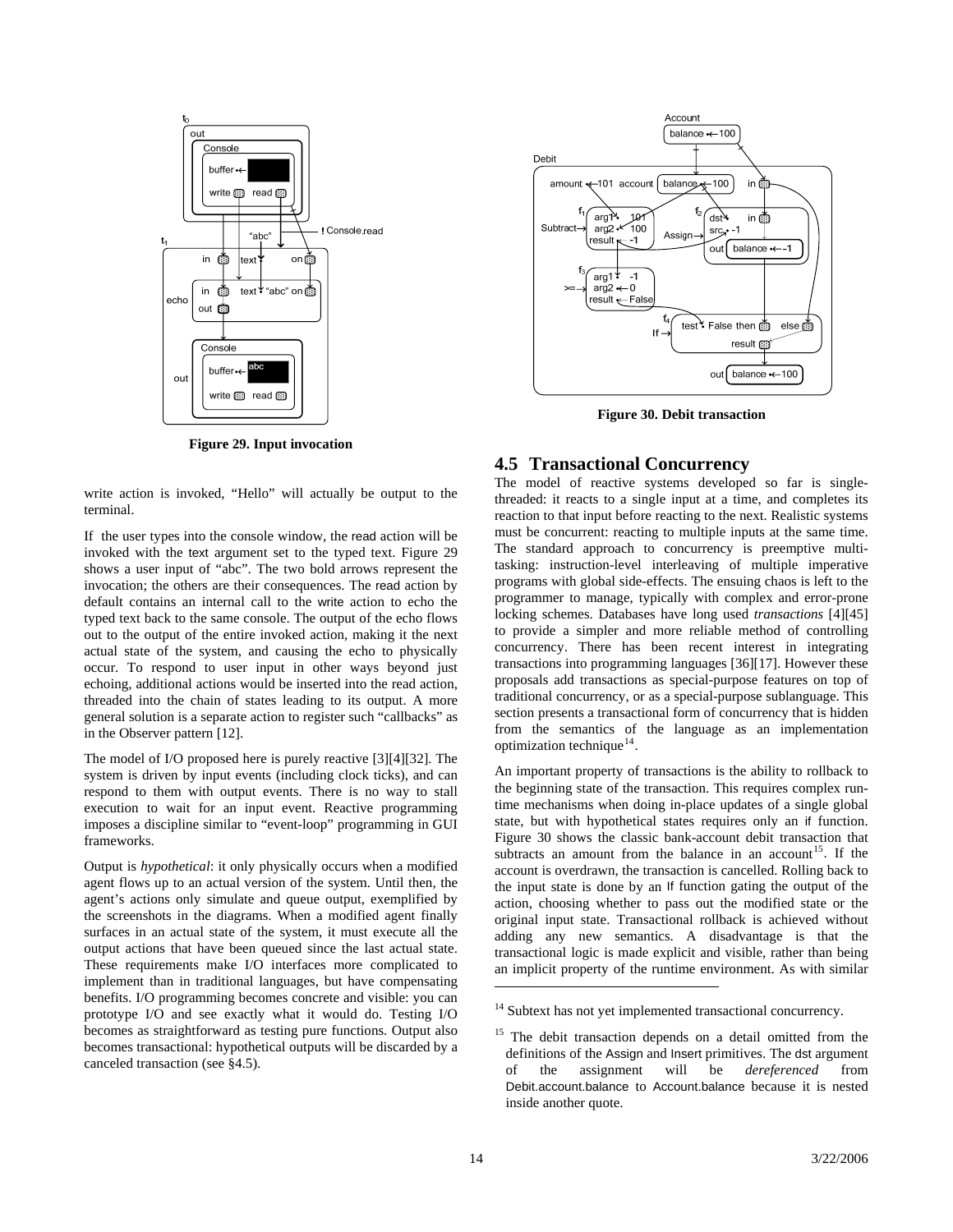<span id="page-16-0"></span>

**Figure 31. Transaction commit** 

<span id="page-16-1"></span>issues, this problem can be passed to the user interface, where transactional plumbing could be hidden to make it seem implicit.

Concurrency is all about efficiency. Single-threaded systems are simpler and more reliable, but they leave both hardware and users sitting idle. Concurrency allows throughput to be increased, and response time to be decreased. Conventional transaction mechanisms simulate single-threaded semantics (called *serialization*) on top of concurrent interleaved execution. We will take the opposite approach: start with a simple single-threaded semantics and treat concurrency as an implementation optimization technique. After all, since concurrency is purely a performance concern, it belongs in the implementation, not the semantics.

[Figure 31](#page-16-1) pictures two transactions. Transactions are initiated by placing actions in the specially designated Pending subtree, in this case the two debit transactions  $p_1$  and  $p_2$ , which respectively debit the accounts account<sub>1</sub> and account<sub>2</sub>. A pending transaction is *committed* by invoking it and deleting it from Pending. Transaction  $p_1$  is committed at  $t_1$ , debiting account<sub>1</sub>. The set of pending transactions is essentially a run-queue, and can be used as a general mechanism for spawning actions.

Transactions are committed serially, and each executes as an atomic change after the result of the previous transaction. There is no possibility of side-effects or inconsistencies. The implementation is free to choose the order in which to commit pending transactions, and it is from this freedom that concurrency arises. An efficient implementation will evaluate pending transactions in parallel in order to maximize throughput, and then commit them as they complete in order to minimize responsetime. Evaluating pending transactions is a generalized form of

speculative execution – it could be said that hypotheticals give free reign to speculation.

When a pending transaction is committed, the other pending transactions are reinstantiated in the new version with a changed input state, possibly changing their results (for example if both transactions were updating the same account). Incremental integration ([§2.5](#page-7-3)) is essential for an efficient implementation of this approach. It allows speculative computations to be reused when they won't change, effectively doing *partial retries* of only the portions of pending transactions that can change. Such optimizations are possible because computations are first-class data structures in integral trees.

In contrast, traditional concurrency control must cope with the whims of the process scheduler as it blindly maximizes utilization without regard to the consequences. Techniques such as locking, versioning, and logging are used to construct a logically serialized execution out of the chaos. The opposite approach is being proposed: instead of *enforcing* serialization on top of concurrency, concurrency is *discovered* inside serialization. Concurrency becomes a semantically transparent implementation optimization, affecting only the speed and order in which transactions commit. There are many technical challenges to an efficient implementation of this idea, but it offers the opportunity to make concurrent programming fundamentally simpler.

# **5. RELATED WORK**

This work is directly inspired by Self [\[42\]](#page-19-5), both technically and philosophically. Self first proposed that copying (in the guise of *prototypes*) could provide a unifying framework for both a programming language and its development environment. Self sought to improve the experience of programming through simplicity, concreteness, uniformity, and flexibility [\[38\]](#page-19-6)[\[43\].](#page-19-7)

Inclusions go beyond prototype-based languages [\[27\]](#page-18-18)[\[31\]](#page-18-8) in two ways. Firstly, inclusions persistently propagate changes, while prototype clones are one-shot copies. Delegation or indirection must be used to coordinate dynamic state between clones. Secondly, inclusions extend "all the way down" into the syntax and semantics of the language. Prototypes gather methods together, but the methods themselves are atomic hunks of syntax with no prototypical structure, and their execution occurs behind the veil of a virtual machine. Inclusions are used both to write code and to execute it. Inclusions unify code and data even more intimately than in LISP. Not only is the static representation of a program a first-class value, so is its dynamic execution, and the two are one and the same.

Proposals related to inclusions are *similarity inheritance* [\[8\]](#page-17-5) for sharing formulas between spreadsheets; *linked editing* [\[39\]](#page-19-1) as a replacement for functional abstraction; and *clone genealogy extraction* [\[25\]](#page-18-11) for reverse-engineering copy relationships out of version control histories.

There is a long history of related work in Visual Programming Languages [\[7\]](#page-17-6)[\[20\]](#page-18-1)[\[30\]](#page-18-17) that sought to replace text with diagrams. Unfortunately, diagrams turned out not to work as well in practice as text [\[35\]](#page-18-19)[\[15\].](#page-18-20) Diagrams are used in this paper to represent integral trees, but are not intended for writing programs. The Subtext UI is in fact largely textual [\[10\]](#page-18-0). Tree diagrams should not be seen as a kind of syntax, but rather as a data model of program semantics. The emergence of diagrams at the semantic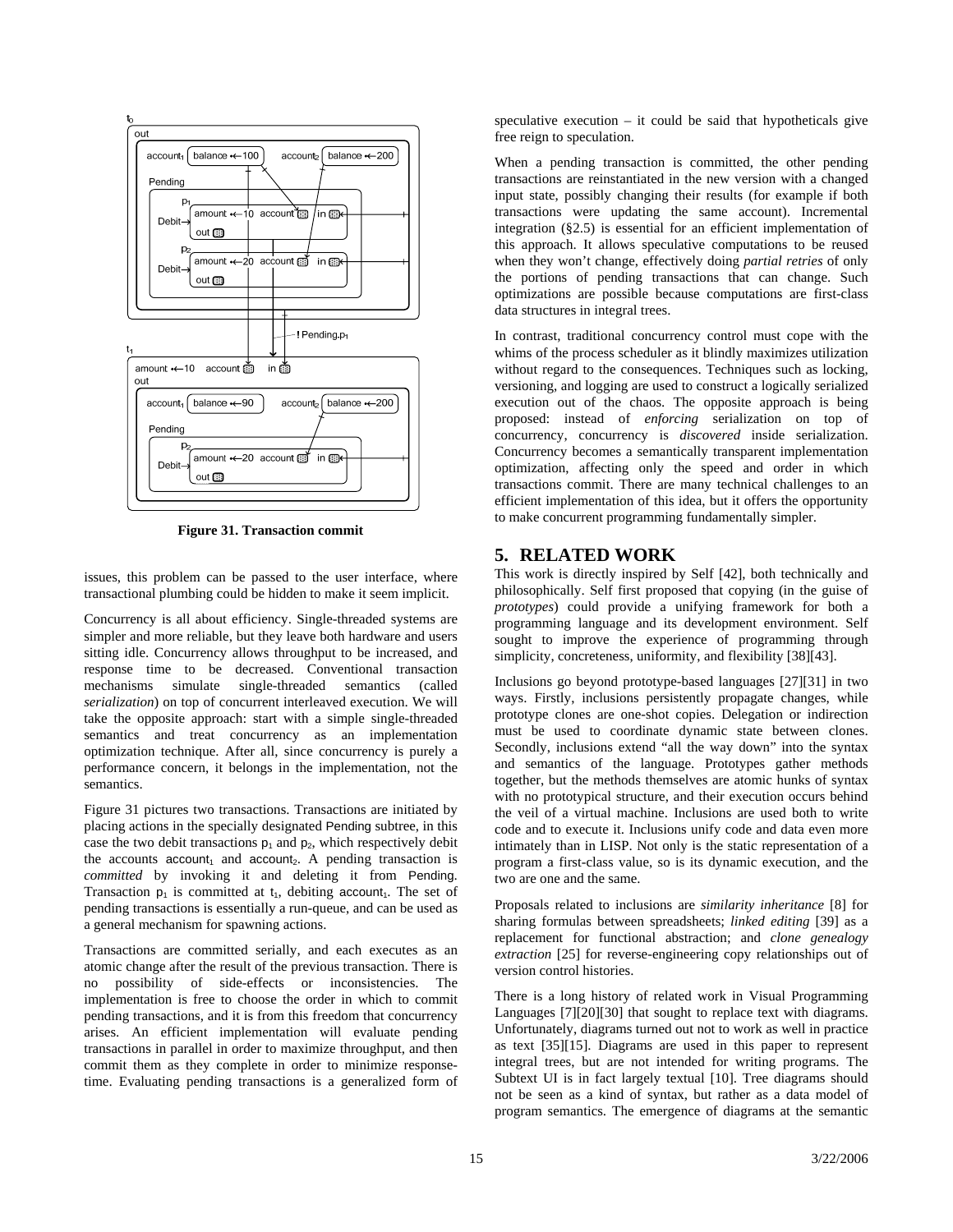<span id="page-17-0"></span>level comports with the original intuitions behind visual programming.

Forms/3 [\[6\]](#page-17-1) extended the spreadsheet into a first-order functional programming language. General purpose programming concepts were cleverly, but intricately, simulated within the spreadsheet metaphor. Rather than make a spreadsheet work like a programming language, Subtext makes a programming language work like a spreadsheet. Pictorial Janus [\[23\]](#page-18-21) had a unified representation of programs and their execution, supported recursion as infinite containment, and replaced names with topological properties. However its imperative semantics meant that while you could animate program execution, you could not see a program and its entire execution at once. Vital [\[16\]](#page-18-22) is a visual execution environment for Haskell. Vital is most similar to Subtext in that copy  $\&$  paste operations on data structure instances correspondingly alter their source definitions.

Subtext is in spirit a functional programming language, harking back to Backus' call to liberate programming from its hardware roots [\[1\]](#page-17-7). Modern functional programming languages demonstrate that sophisticated higher-order abstractions like monads [\[44\]](#page-19-3)[\[21\]](#page-18-14) can be both powerful and efficient. Subtext instead prioritizes ease of use over power, and simplicity over ease of optimization.

# **6. CONCLUSIONS**

<span id="page-17-7"></span>Inclusions generalize copy & paste editing into a model of persistent higher-order copying within trees. Inclusions can be used to formulate a programming language in which there is no distinction between a program's representation and its execution. This property enables new kinds of development environments, and fresh approaches to some of the classic problems of programming language design. The simple idea of copy & paste turns out to be surprisingly fundamental.

<span id="page-17-4"></span><span id="page-17-3"></span><span id="page-17-2"></span>The goal of this paper has been to set out these ideas with sufficient clarity and precision to enable others to evaluate and critique them. A formal operational semantics of integral trees has been defined. Informal diagrams have been used to present these constructions intuitively. Most of the ideas have been validated for basic sanity in the current implementation of Subtext, but much further work is needed. Before integral trees can be useful in practice, at least two major further results must be achieved:

- 1. Demonstration of a programming user interface that matches the fluidity and scalability of textual tools, along with an empirically measurable increase in programmer productivity. The current prototype UI is a only a first step in this direction.
- <span id="page-17-1"></span>2. Proof that, in an end-user environment with developmentspecific features unused, the space and time complexity of integral trees with respect to conventional languages is bounded by a constant factor.

<span id="page-17-6"></span>With those two provisos, inclusions offer a number of benefits:

<span id="page-17-5"></span>1. Integral trees are a medium in which programming is the direct manipulation of running programs within a persistent runtime, without the need for a separate source text encoding. User interfaces for programming other than text editing can be explored.

- 2. Every program is a living example of its execution, demonstrating its meaning even as it is edited, much like a spreadsheet.
- 3. Persistent higher-order copy & paste opens a middle-ground between traditional forms of modularity and ad hoc copying.
- Recursive hypothetical states are a concrete formulation of reactive software that avoids higher-order abstractions like monads and yet remains uncontaminated by the hardwarelevel mechanisms of control flow and globally writeable state. Mutation and I/O are fully visible and testable. The causal structure of stateful programs is made explicit, not encoded into a linear schedule.
- 5. Transactional concurrency presents the programmer with a semantics of queued single-threaded execution free of sideeffects, race conditions, and locking. Speculative execution of queued hypotheticals provides concurrency as a semantically transparent implementation optimization, affecting only the speed and order in which transactions commit.

These results are only a conceptual stepping-stone. The long-term vision of this research is to fundamentally alter programming languages and tools so as to radically simplify programming, and liberate the creativity of programmers.

# **7. ACKNOWLEDGMENTS**

### **8. REFERENCES**

- [1] Backus, J. Can Programming be Liberated From the von Neumann Style?: A Functional Style and its Algebra of Programs. *Commun. ACM 21, 8* (1978).
- [2] Barendregt, H. P. *The Lambda Calculus*. Elsevier, 1984.
- [3] Benveniste, A., Berry, G. *The synchronous approach to reactive and real-time systems* Proceedings of the IEEE 79(9), September, 1991.
- [4] Bernstein, P. A., Hadzilacos, V., and Goodman, N. *Concurrency Control and Recovery in Database Systems*. Addison-Wesley, 1987.
- [5] Black, A.P., Carlsson, M., Jones, M.P., Kieburtz, R., Nordlander, J. *Timber: a Programming Language for Real-Time Embedded Systems*. Oregon Graduate Institute School of Science & Engineering Technical Report CSE-02-002, 2002.
- [6] Burnett, M., Atwood, J., Djang, R., Gottfried, H., Reichwein, J., Yang, S., Forms/3: A First-Order Visual Language to Explore the Boundaries of the Spreadsheet Paradigm. In *Journal of Functional Programming 11, 2* (March 2001).
- [7] Burnett, M., Goldberg, A., Lewis, T. *Visual Object-Oriented Programming: Concepts and Environments*. Manning, Greenwich, CT, 1995.
- [8] Djang, R., Burnett, M. Similarity Inheritance: A New Model of Inheritance for Spreadsheet VPLs. In 1998 IEEE Symp. Visual Languages (Halifax, Canada, Sep. 1998).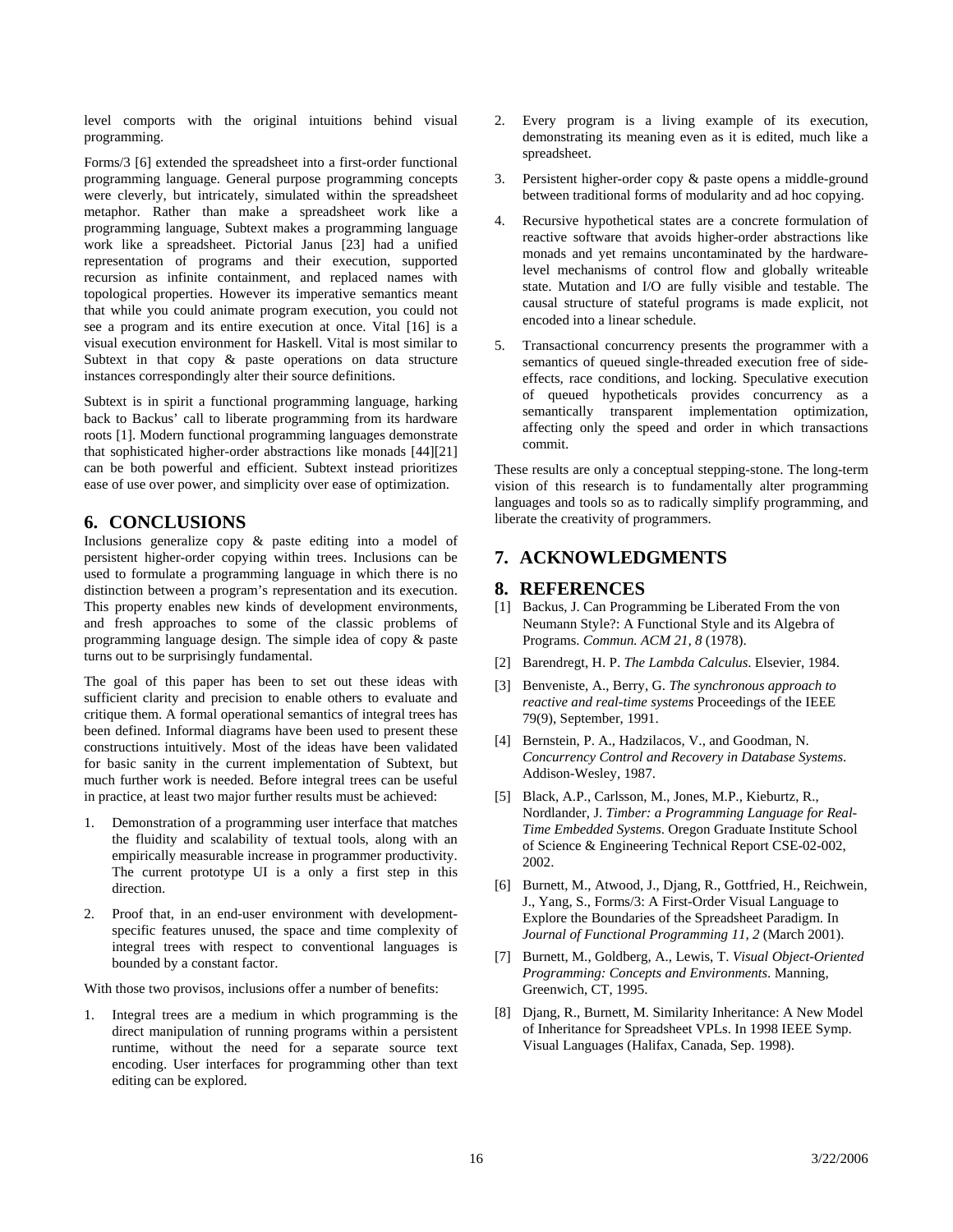- <span id="page-18-3"></span>[9] Edwards, J. Example Centric Programming. In *Companion to the 19th annual ACM SIGPLAN conference on Objectoriented programming systems, languages, and applications (OOPSLA '04 Onward)* (Vancouver, BC, CANADA) *SIGPLAN Not.* 39, 12 (Dec. 2004). <http://subtextual.org/OOPSLA04.pdf>
- <span id="page-18-21"></span><span id="page-18-2"></span><span id="page-18-0"></span>[10] Edwards, J. Subtext: Uncovering the Simplicity of Programming. In *Proceedings of the 20th Annual ACM SIGPLAN Conference on Object Oriented Programming Systems Languages and Applications(OOPSLA '05)* (San Diego, CA, USA, October 16 - 20, 2005). <http://subtextual.org/OOPSLA05.pdf>
- <span id="page-18-4"></span>[11] Edwards, J. Subtext demonstration. http://subtextual.org/demo1.html
- <span id="page-18-11"></span>[12] Fowler, M., Beck, K., Brant, J., Opdyke, W., and Roberts, D. *Refactoring: Improving the Design of Existing Code*. Addison-Wesley, 1999.
- <span id="page-18-6"></span><span id="page-18-5"></span>[13] Glasser, A. L. The evolution of a Source Code Control System. In *Proceedings of the Software Quality Assurance Workshop on Functional and Performance Issues* S. Jackson and J. A. Lockett, Eds. 1978.
- <span id="page-18-18"></span><span id="page-18-7"></span>[14] Gopinath, K. and Hennessy, J. L. Copy elimination in functional languages. In *Proceedings of the 16th ACM SIGPLAN-SIGACT Symposium on Principles of Programming Languages* (Austin, Texas, United States, January 11 - 13, 1989).
- <span id="page-18-20"></span><span id="page-18-10"></span>[15] Green, T. R. G., Petre, M. Usability Analysis of Visual Programming Environments: a 'cognitive dimensions' framework. *Journal of Visual Languages and Computing 7, 2*, 131-174.
- <span id="page-18-22"></span><span id="page-18-13"></span>[16] Hanna, K. Interactive Visual Functional Programming. In *Proceedings of the Seventh ACM SIGPLAN international Conference on Functional Programming* (Pittsburgh, PA, USA, October, 2002).
- <span id="page-18-17"></span>[17] Harris, T., Marlow, S., Jones, S.P., and Herlihy, M. [Composable Memory Transactions.](http://research.microsoft.com/Users/simonpj/papers/stm/stm.pdf) In *ACM Conference on Principles and Practice of Parallel Programming 2005*.
- <span id="page-18-8"></span>[18] Hudak, P. and Bloss, A. 1985. The aggregate update problem in functional programming systems. In *Proceedings of the 12th ACM SIGACT-SIGPLAN Symposium on Principles of Programming Languages* (New Orleans, Louisiana, United States, January 14 - 16, 1985).
- <span id="page-18-15"></span><span id="page-18-12"></span>[19] Hunt, A., Thomas, D. *The Pragmatic Programmer: From Journeyman to Master.* Addison-Wesley, 1999.
- <span id="page-18-9"></span><span id="page-18-1"></span>[20] Ingalls, D., Wallace, S., Chow, Y., Ludolph, F., Doyle, K. Fabrik: A Visual Programming Environment. In *Conference proceedings on Object-oriented programming systems, languages and applications(OOPSLA '88)* (San Diego, California, United States, Sep. 1988).
- <span id="page-18-19"></span><span id="page-18-16"></span><span id="page-18-14"></span>[21] Jones, S.P. Tackling the awkward squad: monadic input/output, concurrency, exceptions, and foreign-language calls in Haskell. In *Engineering theories of software construction*, IOS Press, 2001.
- [22] Kiczales, G., Lamping, J., Mendhekar, A., Maeda, C., Videira Lopes, C., Loingtier, J.-M., and Irwin, J. Aspect-Oriented Programming. In *Proc. of European Conference on Object-Oriented Programming (ECOOP 1997)* (Jyväskylä, Finland, 1997).
- [23] Kahn, K. M., Saraswat, V. A. Complete Visualization of Concurrent Programs and Their Executions. In *Proceedings of the ICLP 1990 Workshop on Logic Programming Environments*, (Eilat, Israel, June 1990).
- [24] Kim, M., Bergman, L., Lau, T., Notkin, D. An Ethnographic Study of Copy and Paste Programming Practices in OOPL. In *Proc. of the 2004 ACM-IEEE International Symposium on Empirical Software Engineering* (Redondo Beach, CA, Aug. 2004).
- [25] Kim, M. and Notkin, D. Using a clone genealogy extractor for understanding and supporting evolution of code clones. In *Proceedings of the 2005 international Workshop on Mining Software Repositories* (St. Louis, Missouri, May 17, 2005).
- [26] Klop, J. W. Term Rewriting Systems. Chapter 1 in *Handbook of Logic in Computer Science,* vol. 2, S. Abramsky, D. M. Gabbay, and T. S. E. Maibaum, eds. Oxford University Press, 1992.
- [27] Lieberman, H. Using Prototypical Objects to Implement Shared Behavior in Object-Oriented Systems. In *Conference proceedings on Object-oriented programming systems, languages and applications (OOPSLA'86)* (Portland, Oregon, United States, 1986).
- [28] Lucassen, J. M. and Gifford, D. K. Polymorphic effect systems. In *Proceedings of the 15th ACM SIGPLAN-SIGACT Symposium on Principles of Programming Languages* (San Diego, California, United States, January 10 - 13, 1988).
- [29] Michie, D. 'Memo' functions and Machine Learning. *Nature* 218 (1968).
- [30] Myers, B. Taxonomies of Visual Programming and Program Visualization. *Journal of Visual Languages and Computing 1, 1* (March 1990), 97-123.
- [31] Noble, J., Taivalsaari, A., Moore, I. *Prototype-Based Programming: Concepts, Languages and Applications*. Springer-Verlag Telos, January, 1999.
- [32] Nordlander, J., Jones, M., Carlsson, M., Dick Kieburtz, and Black, A. Reactive objects. In *Proceedings of the Fifth IEEE International Symposium on Object-Oriented Real-Time Distributed Computing*, 2002.
- [33] Norman, D. A. *The Design of Everyday Things.* Basic Books, New York, 1988.
- [34] Okasaki, C. *Purely Functional Data Structures*. Cambridge University Press (1998).
- [35] Petre, M. Why Looking Isn't Always Seeing: Readership Skills and Graphical Programming. *Comm. ACM 38, 6* (June 1995) 33-44.
- [36] Shavit, N., and Touitou, D. [Software Transactional Memory.](http://citeseer.ist.psu.edu/shavit95software.html) In *Proceedings of the 14th ACM Symposium on Principles of Distributed Computing*, August 1995.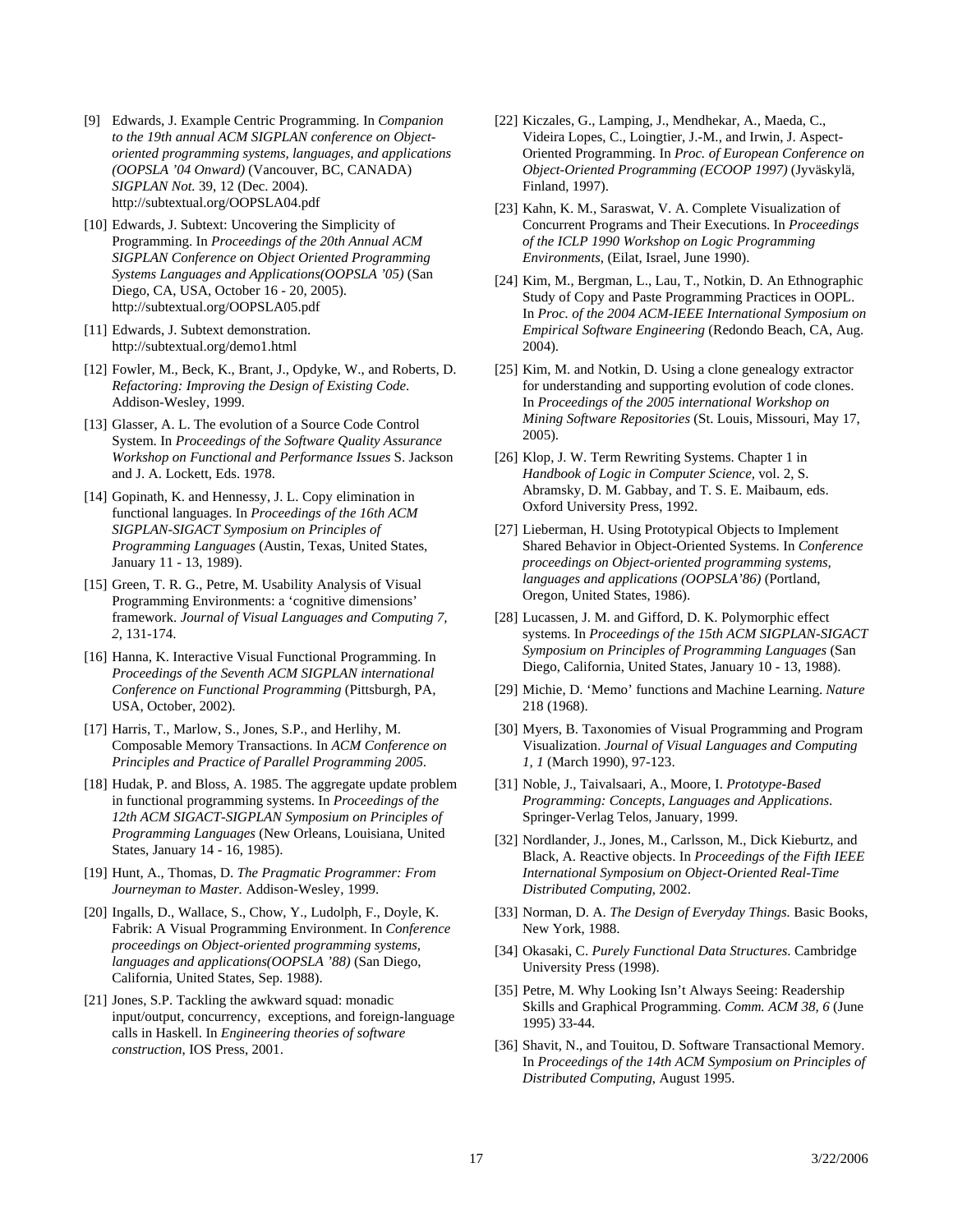- <span id="page-19-0"></span>[37] Shneiderman, B. Direct Manipulation: A Step Beyond Programming Languages. *IEEE Computer 16, 8* (August, 1983).
- <span id="page-19-6"></span>[38] Smith, R. B., Maloney, J., Ungar, D. The Self-4.0 user interface: manifesting a system-wide vision of concreteness, uniformity, and flexibility. In *Proc. of the tenth annual conference on Object-oriented programming systems, languages, and applications (OOPSLA '95)* (Austin, Texas, United States, 1995).
- <span id="page-19-1"></span>[39] Tichy, W. F. Design, implementation, and evaluation of a Revision Control System. In *Proceedings of the 6th international Conference on Software Engineering* (Tokyo, Japan, September 13 - 16, 1982).
- [40] Toomim, M. Begel, A., Graham, S. L. Managing Duplicated Code with Linked Editing. In *2004 IEEE Symposium on Visual Languages - Human Centric Computing (VLHCC'04)*(Rome, Italy, Sep. 2004).
- <span id="page-19-2"></span>[41] Turner, D. A. Miranda: A non-strict functional language with ploymorphic types. In *Proceedings IFIP International Conference on Functional Programming Languages and Computer Architecture*, Nancy France, September 1985.
- <span id="page-19-5"></span>[42] Ungar, D., Smith, R. B. Self: The power of simplicity. In *Conference proceedings on Object-oriented programming systems, languages and applications (OOPSLA '87)* (Orlando, Florida, United States, Oct. 1987), 227-242.
- <span id="page-19-7"></span>[43] Ungar, D., Smith, R. B. Programming as an Experience: The Inspiration for Self. In *ECOOP '95 Conference Proceedings,*  LNCS 952. Springer Verlag, 1995
- <span id="page-19-3"></span>[44] Wadler, P. The essence of functional programming. In *19th Symposium on Principles of Programming Languages* (Albuquerque, NM, January, 1992).
- <span id="page-19-4"></span>[45] Weikum, G., Vossen, G., *Transactional Information Systems*. Morgan Kaufmann, 2002.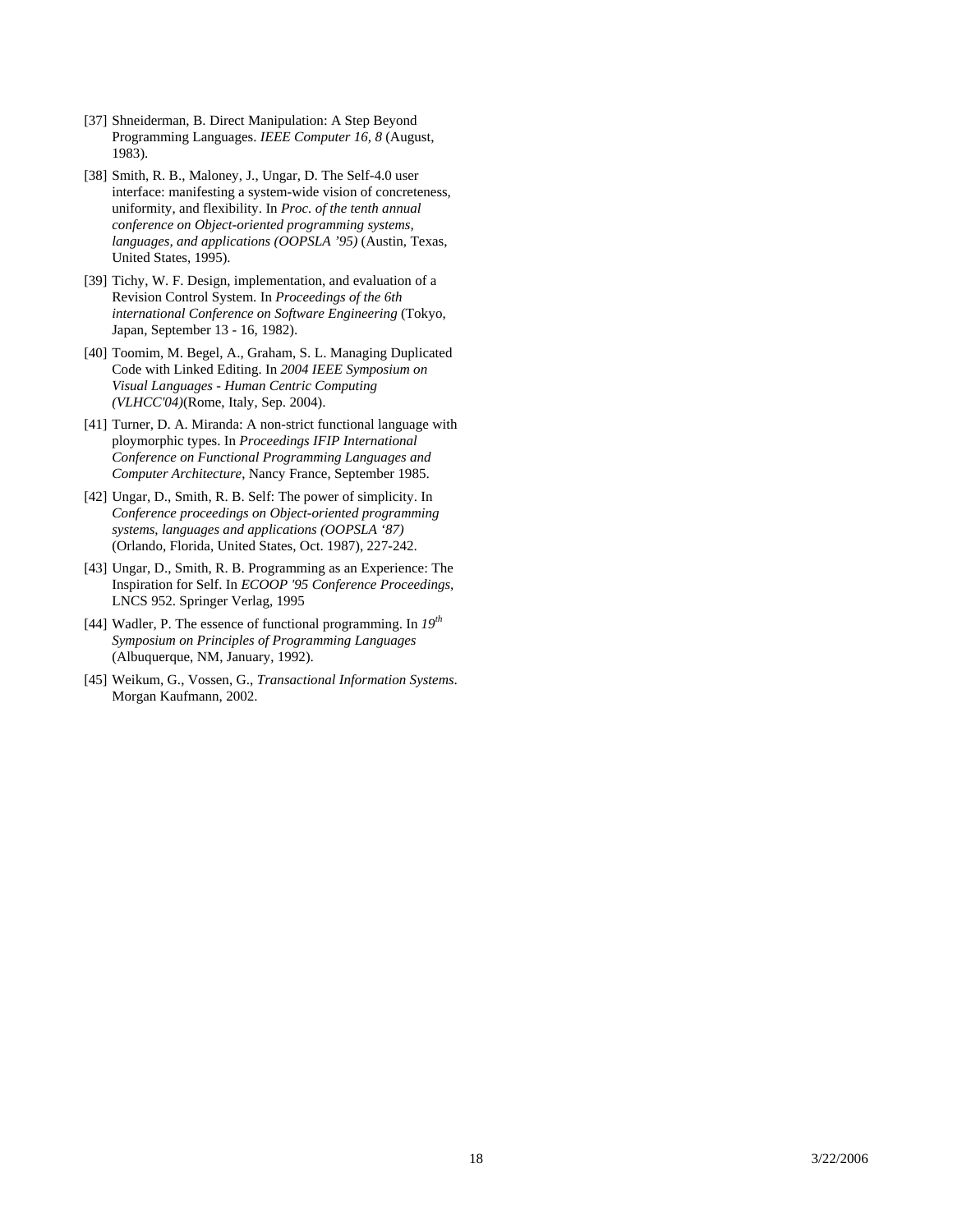# <span id="page-20-0"></span>**APPENDIX A. TRANSLATION FROM LAMBDA CALCULUS**



**Figure 32. Translation examples** 

<span id="page-20-2"></span>Pure lambda calculus can be translated into pure integral trees, demonstrating that the latter are computationally complete. Recall that given an infinite set of variables *V*, the set  $\Lambda$  of  $\lambda$ -terms is defined by the abstract syntax:

#### $Λ = V$  |  $λV$ *λ* |  $Λ$  $Λ$

The translation is defined in [Figure 33](#page-20-1). Four labels are used: val, var, fnc, and arg. Environments record variable bindings, defined as finite partial functions from variables to paths:

 $Env = V \rightarrow Path$ . The translation of a subterm *M* is  $p \llbracket M \rrbracket \eta$ ,

where *p* is the contextual location in the translated tree, and  $\eta$  is the binding environment in effect.  $\llbracket M \rrbracket$  is shorthand for  $\cdot \llbracket M \rrbracket$  {}. A term *M* is translated into the initial tree  $\langle M \rangle$ , ?).

With 
$$
p \in Path \quad x \in V \quad M, N \in \Lambda \quad \eta \in Env
$$
  
\n
$$
p[\![x]\!] \eta = \begin{cases} \{p.\text{val}: \eta(x), \ p:\varnothing\} & \text{if } x \in dom(\eta) \\ \{\}\end{cases}
$$
\notherwise  
\n
$$
p[\![\lambda x. M]\!] \eta = p.\text{val}[\![M]\!] (\eta \oplus \{x : p.\text{val}.\text{var}\}) \cup \{p : \varnothing\}
$$
\n
$$
p[\![M \ N]\!] \eta = p.\text{arg}[\![N]\!] \eta \cup p.\text{fnc}[\![M]\!] \eta
$$
\n
$$
\bigcup \begin{cases} p.\text{val}: p.\text{fnc}.\text{val}.\text{val}, \\ p.\text{fnc}.\text{val}.\text{var}: p.\text{arg}.\text{val}, \\ p:\varnothing \end{cases}
$$

<span id="page-20-1"></span>

[Figure 32](#page-20-2) diagrams some translation examples. The identity function is translated in (a). Unlike lambda calculus reduction, terms are not consumed in the process of evaluation – the translation of every term contains a val subtree which integrates into the value of the term. Lambda abstractions are wrapped inside a val because they serve as literal values in the lambda calculus. The bound variable of a lambda abstraction is translated into a var leaf. When a lambda term is applied, its var field will include the argument value. But the lambda term in (a) is not being applied, so var has no inclusion, and is not actually present in the tree, even though it is referenced as the source of val.val. Such gaps in the tree are diagrammed with dashed lines.

The identity function in (a) simply copies the variable into the value of the function. (b) and (c) show the effects of variable binding on nested expressions. Application is sketched in (d), using unbound variables so as to reveal the basic pattern. The function term is translated into the fnc subtree, and the argument term is translated into the arg subtree. Note that what is to be applied is the value of the function term to the value of the argument term. Accordingly, the value of the argument is copied into the variable of the value of the function. The value of the value of the function is then copied to the value of the entire term.

th e way in which inclusion merging simulates higher-order function application. The identity function flows through fn c.val.var into fnc.val.fnc.val. There the var-to-val arrow of the <sup>∅</sup> (e) shows the result of wrapping (d) in a lambda abstraction to create a closed term, and (f) shows the result of applying this abstraction to the identity function. The key point to observe is identity function gets merged in, completing the gap in the horizontal pipeline of arrows. The completed pipeline allows the identity function to flow through to the value of the entire term.